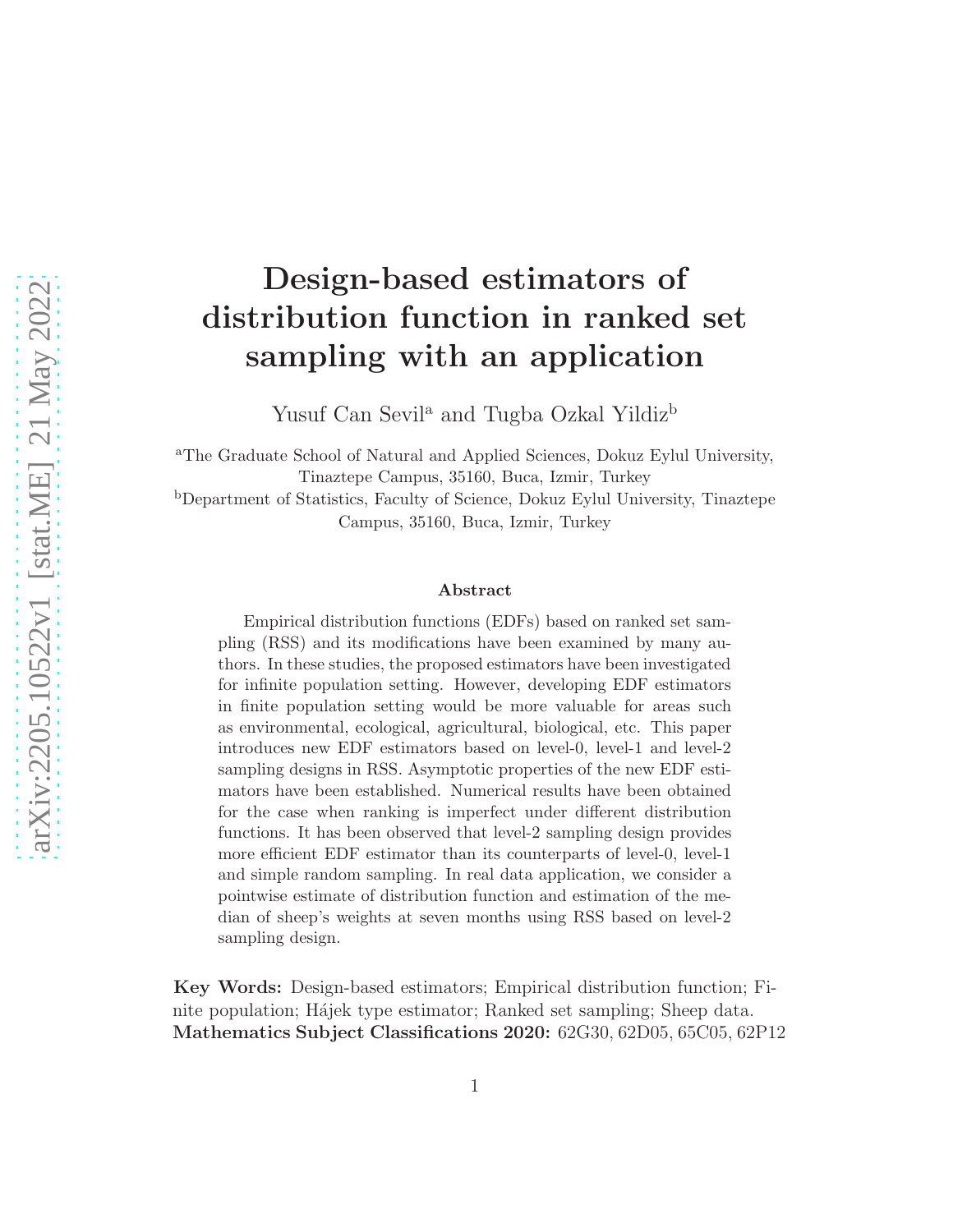### 1 Introduction

Ranked set sampling (RSS) was proposed by McIntyre [\[1\]](#page-32-0). In this study, RSS was used for seeking to estimate the yield of pasture in Australia, effectively. Because, making precise yield measurements requires harvesting the crops and so it is expensive. McIntyre [\[1\]](#page-32-0) proved that mean estimator of RSS is unbiased regardless of any error in ranking process. Then, Halls and Dell [\[2](#page-32-1)] examined the performance of RSS for estimating the weights of browse and of herbage in a pine. Also, they investigated the effect of ranking errors in practice. Theoretical properties of RSS were investigated by Takahasi and Wakimoto [\[3\]](#page-32-2). In this study, they showed that the mean estimator of RSS is unbiased and the variance of the estimator is always smaller than the variance of the mean estimator of simple random sampling (SRS) under perfect ranking. Dell and Clutter [\[4\]](#page-32-3) evaluated the effect of ranking errors on RSS. For the detailed literature, see Kaur et al. [\[5](#page-32-4)], Chen et al. [\[6](#page-32-5)], Al-Omari and Bouza [\[7](#page-32-6)] and Bouza and Al-Omari [\[8](#page-32-7)].

Let  $X_1, \dots, X_N$  be population units with absolutely continuous distribution function  $F(x)$ ,

$$
F(x) = \frac{1}{N} \sum_{i=1}^{N} I(X_i \le x).
$$
 (1)

It is assumed that units are easy to rank and difficult and/or costly to measure. Also, N is deemed to be fairly large. According to McIntyre  $[1]$ 's definition, the procedure of RSS as follows. A set of size  $k$  is selected without replacement from the population. Then, these units are ranked from the smallest to the largest and the first smallest unit, say  $X_{1(1)}$ , is selected for full measurement. Here, the subscript  $r(r)$  indicate that X is the rth smallest unit in the rth set. Also, the parenthesis () is used for the case when the ranking is perfect. If there is a doubt that the ranking is imperfect, the bracket  $\parallel$  is used instead of the parenthesis (). After the first smallest unit is measured, the second set of size k is selected without replacement. In the set, the second smallest unit, say  $X_{2(2)}$ , is selected for full measurement. This procedure is repeated until the largest unit, say  $X_{k(k)}$ , is selected from the kth set. To obtain a ranked set sample of size  $n = mk$ , the same steps are repeated m times. The notation  $m$  is called as the number of cycles. The units in the ranked set sample are denoted by  $X_{r(r),j}$ ,  $r=1,\dots,k$  and  $j = 1, \dots, m$ . Thus, m units are selected from each rth order statistic having distribution function  $F_{(r)}(x)$ ,  $r = 1, \dots, k$ .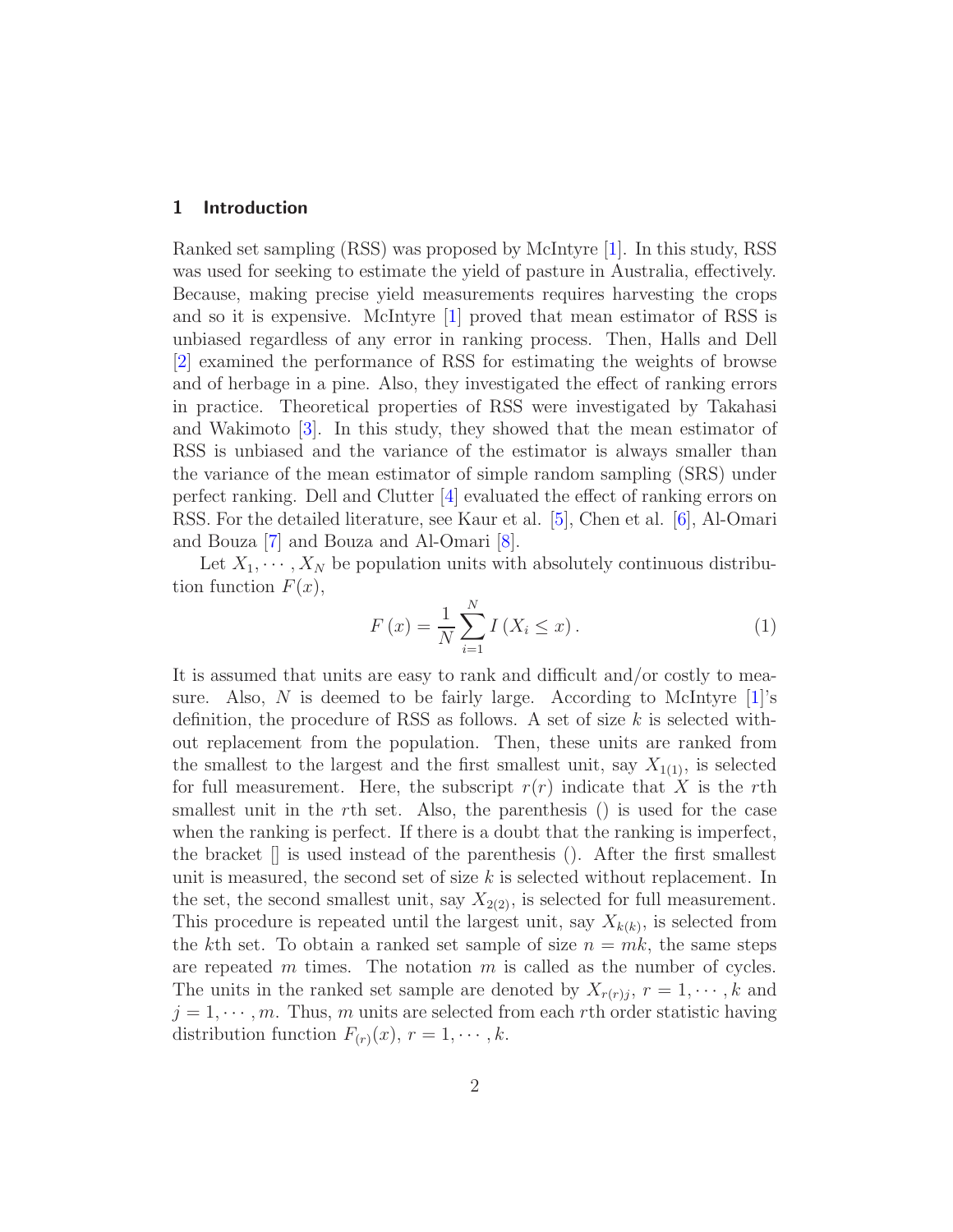In the literature of RSS, estimation of distribution function is a remarkable topic. First, Stokes and Sager [\[9](#page-32-8)] suggested the following estimator,

$$
\hat{F}_{RSS}(x) = \frac{1}{mk} \sum_{j=1}^{m} \sum_{r=1}^{k} I(X_{r(r)j} \le x).
$$
\n(2)

They showed that  $\hat{F}_{RSS}(x)$  is unbiased with variance

$$
V\left[\hat{F}_{RSS}(x)\right] = \frac{1}{mk^2} \sum_{r=1}^{k} F_{(r)}(x) \left(1 - F_{(r)}(x)\right)
$$

and

$$
\frac{\hat{F}_{RSS}(x) - E\left(\hat{F}_{RSS}(x)\right)}{\left(V\left[\hat{F}_{RSS}(x)\right]\right)^{1/2}}
$$

converges in distribution to standard normal as  $m \to \infty$ , when x and k are held fixed. Then, the estimator is modified by using other ranked based sampling methods such as extreme RSS [\[10](#page-32-9)], double RSS [\[11](#page-32-10)], extreme median RSS [\[12](#page-32-11)], L RSS [\[13\]](#page-32-12), quartile RSS [\[14](#page-32-13)], partially rank-ordered set [\[15\]](#page-32-14), pair RSS [\[16](#page-32-15)] and percentile RSS [\[17](#page-32-16)].

In the literature, research in RSS draw considerable attention in finite population setting as well. Patil et al. [\[18\]](#page-32-17) examined without replacement procedure in RSS to estimate the population mean. Deshpande et al. [\[19](#page-32-18)] expanded the sampling design in Patil et al. [\[18\]](#page-32-17) and introduced three different sampling designs which are level-0, level-1 and level-2 for the case when the population size  $N$  is fairly small. These sampling designs are introduced in the Section 2. It is appeared that particular attention is paid to estimating first and second order inclusion probabilities in the literature since estimating the inclusion probabilities is a major problem to obtain some estimators such as Horvitz-Thompson mean and total estimators, Horvitz and Thomp-son [\[20\]](#page-33-0). Here, the first order inclusion probability  $\pi_i$  is probability that *i*th population unit is appeared in the sample while the second order inclusion probability  $\pi_{ii'}$  is probability that both *i*th and *i*'th population units are appeared in the sample,  $1 \leq i, i' \leq N$ . The first order inclusion probabilities are the same for all population units under SRS or under level-2 sampling design while the population units have different inclusion probabilities under level-0 sampling design or under level-1 sampling design. For the level-0 sampling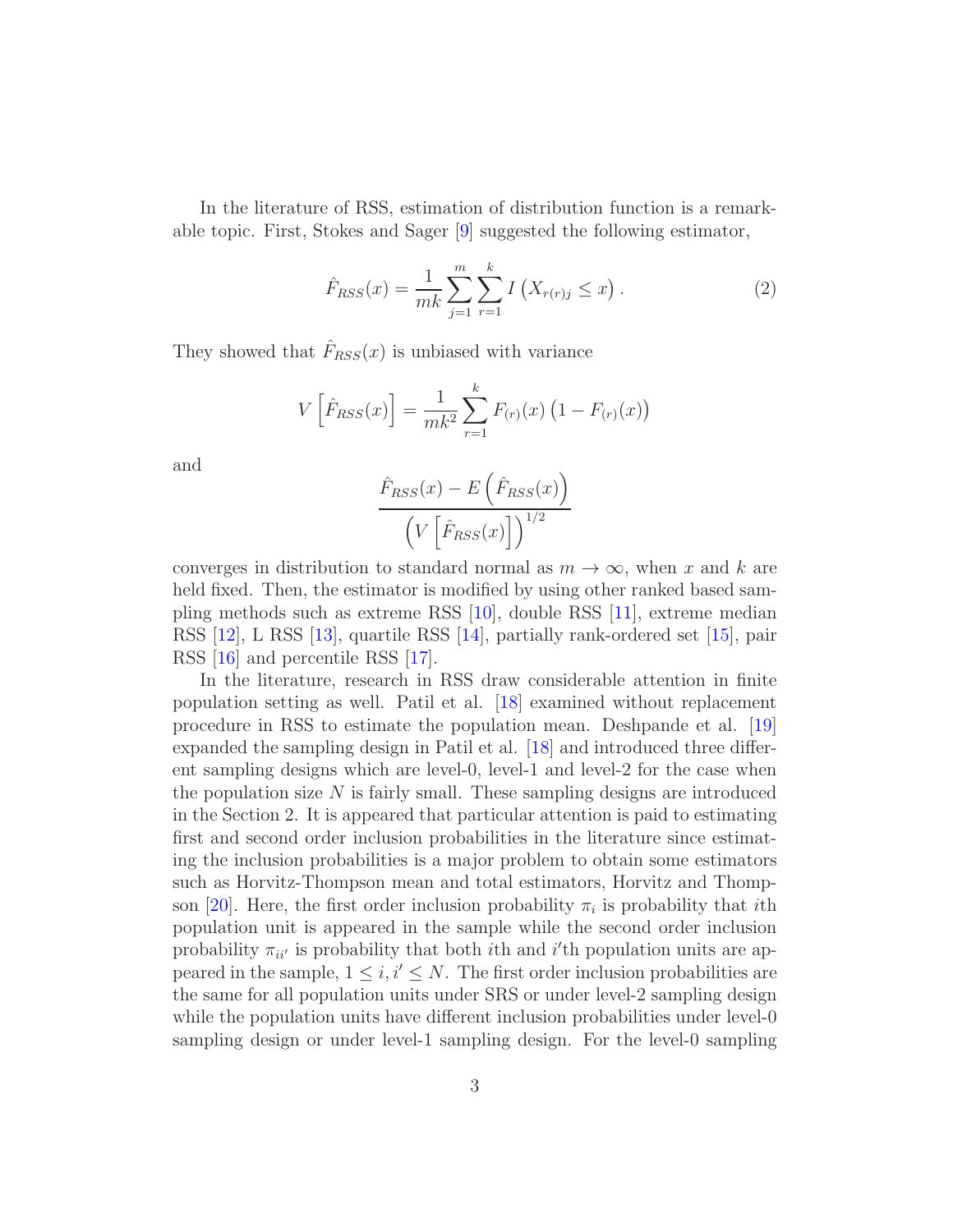design, Jafari Jozani and Johnson [\[21\]](#page-33-1) obtained the first and second order inclusion probabilities. Also, they developed mean and ratio estimators based on level-0 sampling design. Inclusion probabilities for level-1 sampling design was investigated by Al-Saleh and Samawi [\[22\]](#page-33-2) and Ozdemir and Gokpinar [\[23\]](#page-33-3). In these studies, authors estimated the inclusion probabilities by using conditional probabilities of all possible selections in the population. Therefore, the proposed estimators are useful only for small sample size. Then, Frey [\[24](#page-33-4)] suggested a recursive algorithm that can used even if the sample size is relatively large.

Recently, statistical inference for mean, total, variance and quantiles have been discussed by Ozturk [\[25,](#page-33-5) [26](#page-33-6), [27\]](#page-33-7), Ozturk and Bayramoglu Kavlak [\[28,](#page-33-8) [29](#page-33-9)] in finite population setting. Also, Sevil and Yildiz [\[30](#page-33-10), [31](#page-33-11)] and Yildiz and Sevil [\[32,](#page-33-12) [33](#page-33-13)] proposed the following empirical distribution function (EDF) in finite population setting.

$$
\hat{F}_{L-t}(x) = \frac{1}{mk} \sum_{j=1}^{m} \sum_{r=1}^{k} I\left(X_{r(r)j}^{(t)} \le x\right)
$$

where  $t = 0$ , 1 and 2 for level-0, level-1 and level-2, respectively. They proved that the EDF is unbiased and is more efficient than the EDF based on SRS. Moreover, the EDFs based on the sampling designs was applied to air quality data by Yildiz and Sevil [\[33](#page-33-13)] and to body mass index by Sevil and Yildiz [\[31\]](#page-33-11).

Ozturk et al. [\[34\]](#page-33-14) showed that the procedure of RSS can be used to collect data from farm animals, such as sheep, cattle and cows. In these experiments, taking measurements from any variables such as milk, meat and wool yields is time-consuming because of the size and physical behavior of the animals. Considering that easy to measure variables (including cheap and/or inexpensive observations) are often available, it can be said that RSS is a useful sampling technique in these experiments. By using the cheap and/or inexpensive observations, the interested variable is divided into several artificial strata without taking measurement. Thus, observations which are worthy to be measured are selected from each stratum.

In the present paper, we investigate the distribution function of sheep weight (kg) from the Research Farm of Ataturk University, Erzurum, Turkey. Examining the quantiles can be provided valuable information for research. If the distribution function of the sheep weights is estimated, both the quantiles and the probabilities corresponding to the specific quantiles can be obtained. Unlike the studies Sevil and Yildiz [\[30](#page-33-10), [31](#page-33-11)] and Yildiz and Sevil [\[32,](#page-33-12) [33\]](#page-33-13), we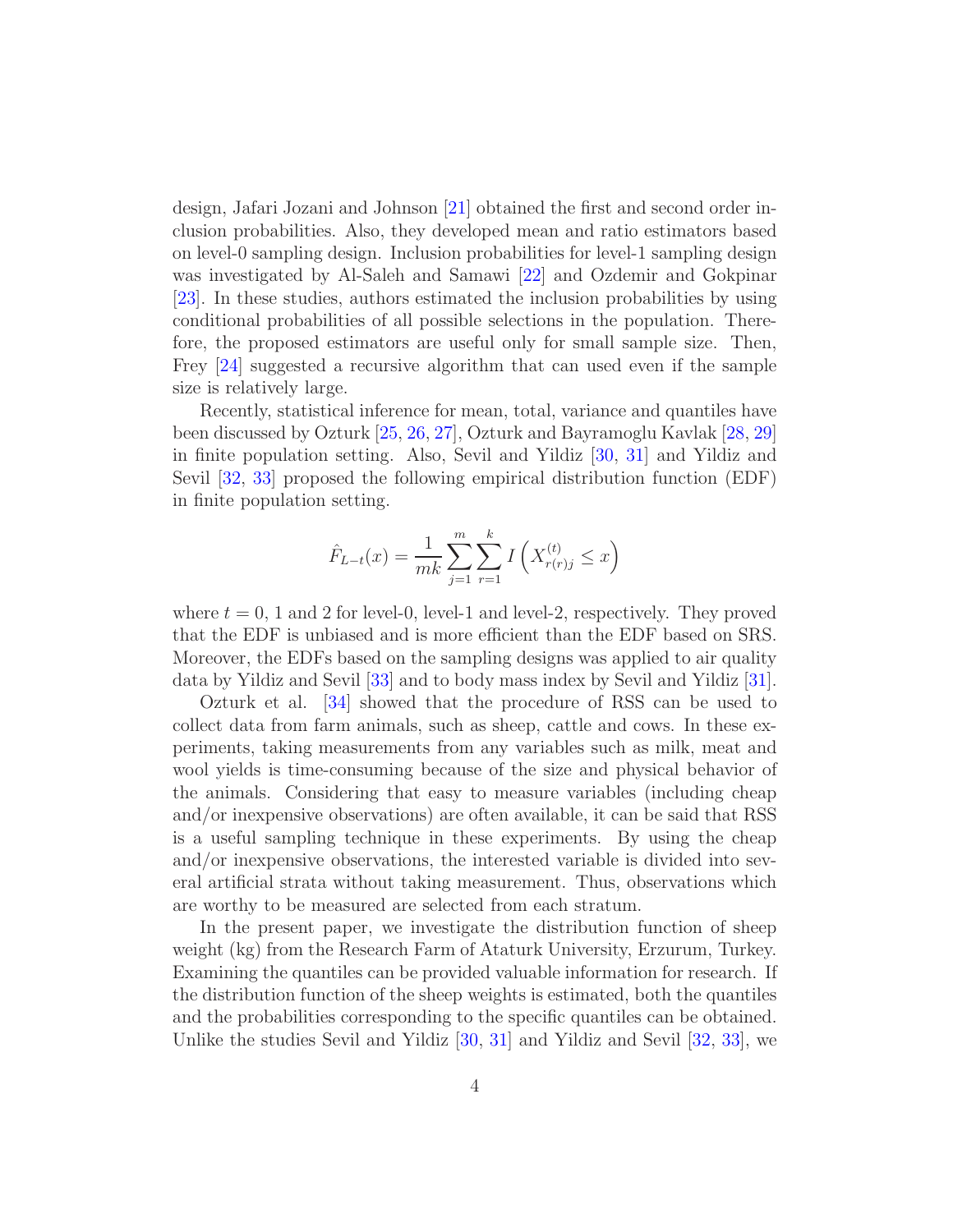provide design-based estimators for distribution function. These estimators use the information of inclusion probabilities as well. Therefore, this paper brings a different perspective on estimation of distribution function. We give details about the new estimators in further sections. Rest of the paper organized as follows. Also, we define the procedures of the sampling designs in Section 2. Then, we examine the design-based estimators and theoretical properties of the estimators in Section 3. In Section 4, asymptotic properties of the proposed estimators are provided. Also, the asymptotic relative efficiencies of the proposed EDF estimators based on level-0, level-1 and level-2 sampling designs w.r.t the estimator based on SRS are presented in this section. In Section 5, empirical results for imperfect ranking are reported. In Section 6, the EDF estimator which has the best performance is applied to sheep data to estimate the distribution of their weights. Finally, we give some concluding remarks in Section 7.

### 2 Sampling designs

In this section, we describe the procedure of the sampling designs. These sampling designs have different procedures in terms of their replacement policies. Let  $X_1, \dots, X_N$  be population units. The sampling design was defined by Deshpande et al. [\[19](#page-32-18)] as follows:

- Level-0 sampling design:
	- (1) Select k units without replacement from the population.
	- (2) By using a single auxiliary variable, rank the units and measured the rth order statistic from the rth set,  $X_{r(r)}^{(0)}$  $r(r)j$ .
	- (3) All units are replaced back into the population.
	- (4) (1)-(3) are repeated k times for  $r = 1, \dots, k$ .
	- (5) (1)-(4) are repeated m times for  $j = 1, \dots, m$ .
- Level-1 sampling design:
	- (1) Select k units without replacement from the population.
	- (2) By using a single auxiliary variable, rank the units and measured the rth order statistic from the rth set,  $X_{r(r)}^{(1)}$  $\overset{(1)}{r(r)j}$ .
	- (3) The measured unit is not replaced back into the population.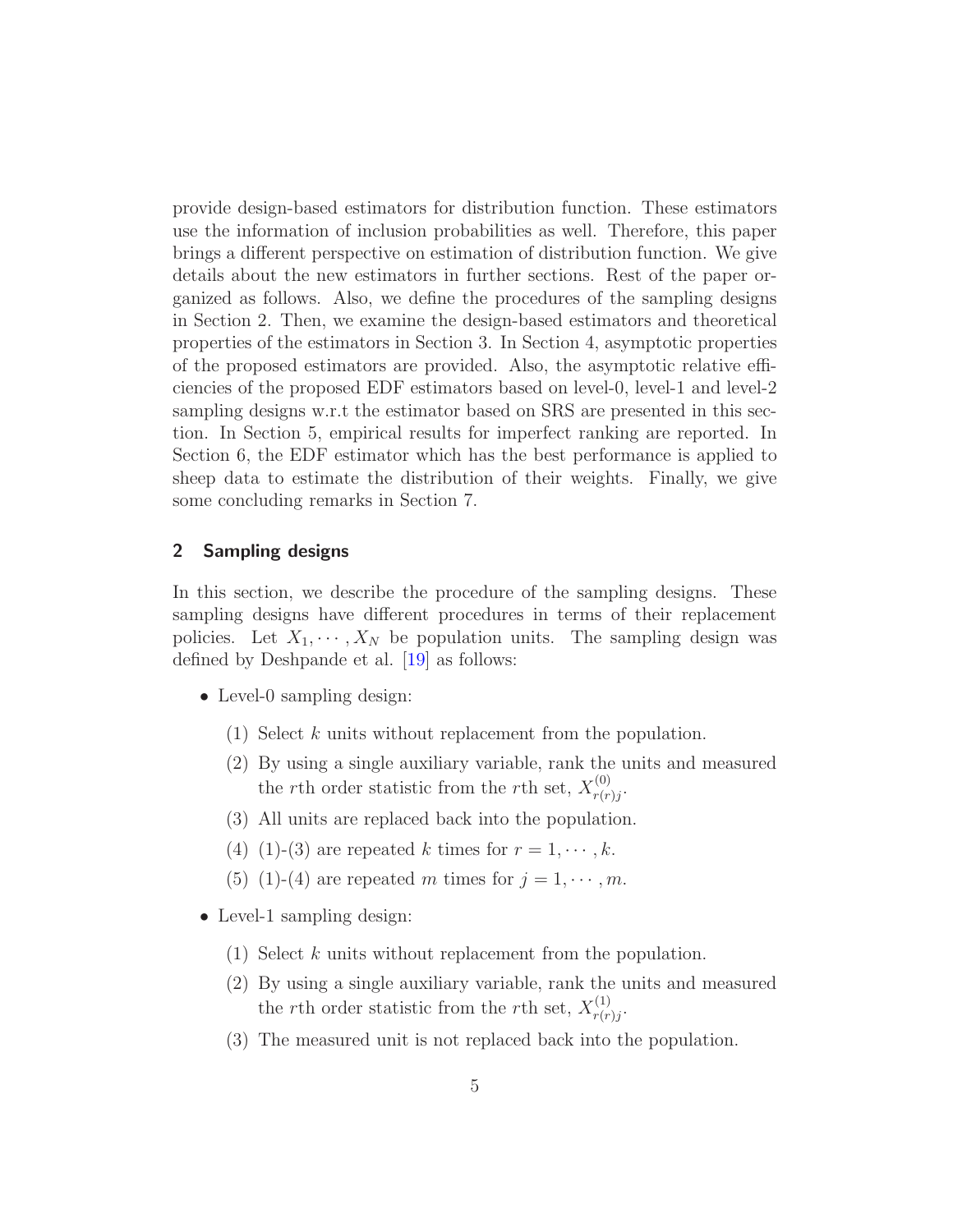- (4) (1)-(3) are repeated k times for  $r = 1, \dots, k$ .
- (5) (1)-(4) are repeated m times for  $j = 1, \dots, m$ .
- Level-2 sampling design:
	- (1) Select k units without replacement from the population.
	- (2) By using a single auxiliary variable, rank the units and measured the rth order statistic from the rth set,  $X_{r(r)}^{(2)}$  $\frac{f(z)}{r(r)j}.$
	- (3) None of the units in the set are replaced back into the population.
	- (4) (1)-(3) are repeated k times for  $r = 1, \dots, k$ .
	- (5) (1)-(4) are repeated m times for  $j = 1, \dots, m$ .

For the level-0 sampling design, a population unit may be selected more than once both in the ranking process and in the final sample. In the level-1 sampling design, a population unit may be appeared in the ranking process, but is not be appeared in the final sample. If the level-2 sampling design is used, a unit in the population appeared more than once neither in the ranking process nor in the final sample. Also, we need  $k \leq N$  for the level-0 sampling design, max<sub>i</sub>  $\{(i-1)+k\} \leq N$  for level-1 sampling design, and  $mk^2 \leq N$  for the level-2 sampling design, Frey [\[24](#page-33-4)] where  $\iota = 1, \dots, mk$ .

The sampling designs have similar behaviors for large population  $(N$  is fairly large), but they perform differently for small finite population. Deshpande et al. [\[19](#page-32-18)] proposed nonparametric confidence intervals based on these sampling designs for population median. They recommended the level-2 sampling design for small finite populations such as  $N = 20, 30, 40$  and 50.

### 3 Design-based estimators

Assumed that  $X_1, \dots, X_N$  is population units. We supposed that **D** is a sample of size  $n$  which is selected from the population by using a sampling design with  $\pi_i(> 0)$  and  $\pi_{ii'}(> 0)$ ,  $1 \leq i, i' \leq N$ . For estimation of  $F(x)$  that is given by Eq. (1), the following estimator has been proposed.

$$
\hat{F}_h(x) = \sum_{i \in \mathbf{D}} \frac{\frac{I(X_i \le x)}{\pi_i}}{\sum_{i \in \mathbf{D}} \frac{1}{\pi_i}},\tag{3}
$$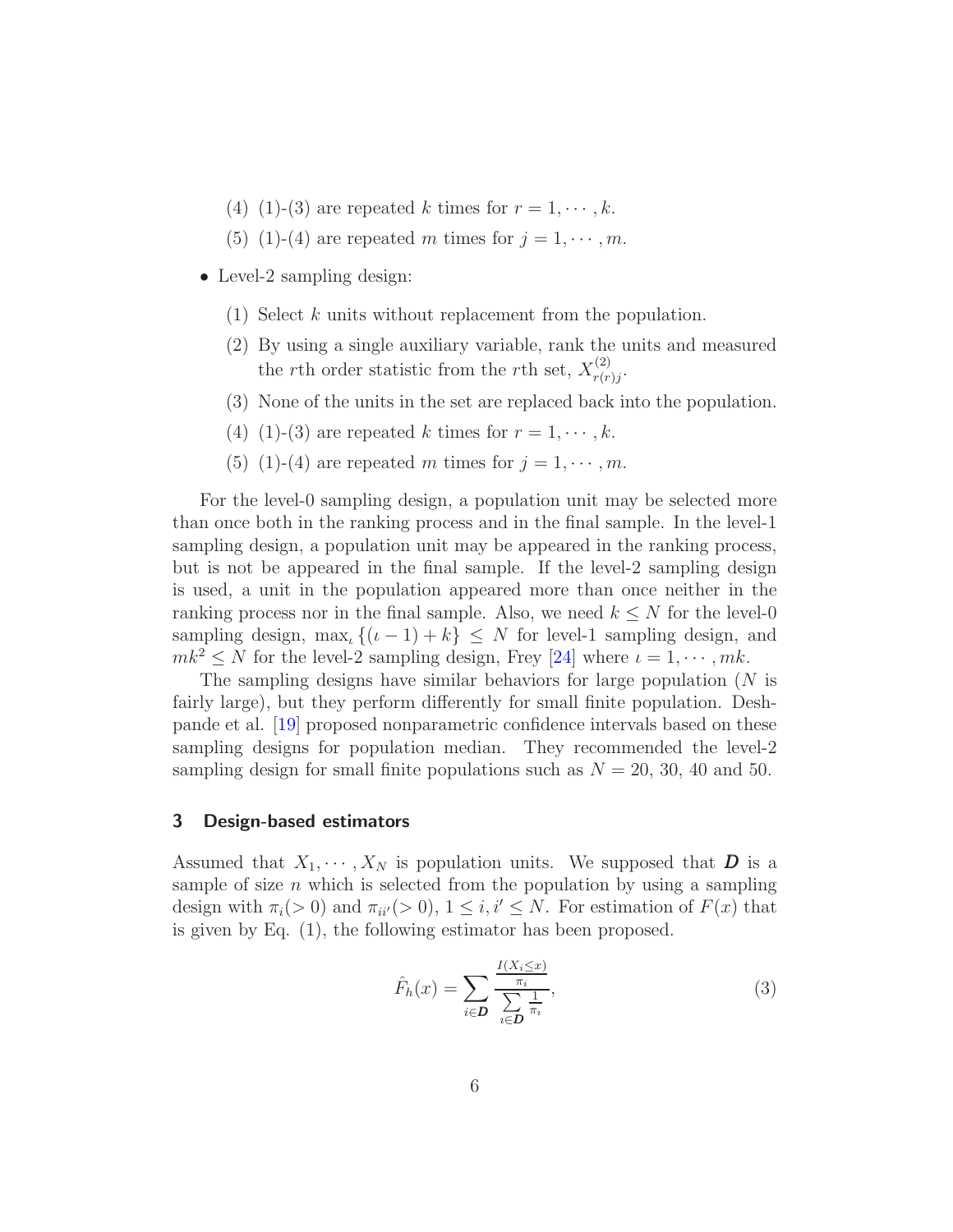where  $1 \leq i \leq N$ . The estimator is called Hájek type estimator, Arnab [\[35\]](#page-33-15). The first and second order inclusion probabilities,  $\pi_i$  and  $\pi_{ii'}$  vary depending on the sampling design. In the present paper, the sample units in  $D$  is obtained by using SRS without replacement, so the first and second order inclusion probabilities are  $\pi_i = n/N$  and  $\pi_{ii'} = n(n-1)/(N(N-1))$  for  $1 \leq i, i' \leq N$ , respectively. The properties of Hájek type estimator are as follows:

**Theorem 3.1.** Let  $D$  is a sample of size n and is obtained by using SRS without replacement design. Then,

1.  $\hat{F}_h(x)$  is unbiased for  $F(x)$ .

2.

$$
V\left[\hat{F}_h(x)\right] = N^{-2} \sum_{i=1}^{N} \sum_{i'=1}^{N} (\pi_{ii'} - \pi_i \pi_{i'})
$$
  
 
$$
\times \left(\frac{I\left(X_i \le x\right) - F\left(x\right)}{\pi_i}\right) \left(\frac{I\left(X_j \le x\right) - F\left(x\right)}{\pi_{i'}}\right)
$$
 (4)

3.

$$
\hat{V}\left[\hat{F}_h(x)\right] = -\frac{1}{2\left(\sum_{i \in D} \frac{1}{\pi_i}\right)^{-2}} \sum_{i \in D} \sum_{i' \in D} \frac{(\pi_{ii'} - \pi_i \pi_{i'})}{\pi_{ii'}}
$$
\n
$$
\times \left(\frac{I\left(X_i \le x\right) - \hat{F}_h(x)}{\pi_i} - \frac{I\left(X_j \le x\right) - \hat{F}_h(x)}{\pi_{i'}}\right)^2
$$
\n(5)

where  $1 \leq i, i' \leq N$ . *Proof.* 1. Recall that  $\pi_i = \frac{n}{N}$  $\frac{n}{N}$  for SRS without replacement,

$$
E\left[\hat{F}_h(x)\right] = \sum_{i \in D} \frac{\frac{E[I(X_i \le x)]}{n/N}}{\sum_{i \in D} \frac{1}{n/N}}
$$

$$
= \frac{1}{N} \sum_{i \in D} \frac{N}{n} F(x)
$$

$$
= F(x)
$$
(6)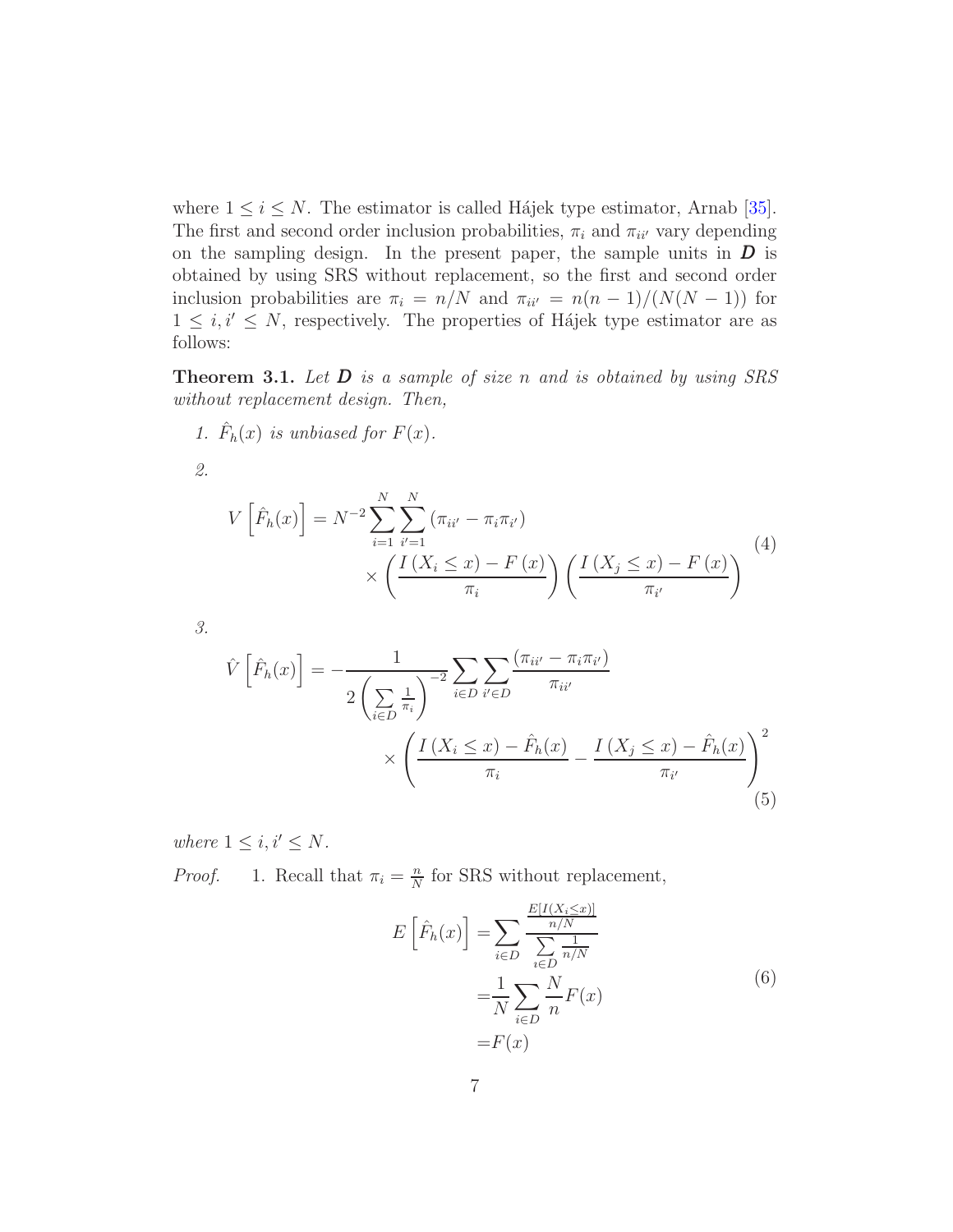Item 2 and 3 can be found in Särndal et al.  $[36]$  (formula  $(5.11.7)$  p.202) and (formula (5.11.9) p.203), respectively.

Without loss of generality, it is supposed that  $X_1 \leq \cdots \leq X_N$ . Here, ranking the population units can be performed by using an available auxiliary variable such as outcomes of previous experiment or another study variable which is correlated with interested variable  $X$ . Measurements of the auxiliary variable is deemed to require no additional cost or be easier and/or much cheaper than the interested variable. On the other hand, the ranking process can be done via visual inspection of the units if an auxiliary variable is not available. In both cases, we only need consistent ranking scheme to determine ranks of the population units. In other words, there must be a stable ranking of the units so that such ranks are well defined. Considering that the obtained ranked set sample based on level-t sampling design is denoted by  $D_t$  which includes  $n = mk$  units, the proposed estimators are expressed as follows:

$$
\hat{F}_{L-t}^*(x) = \sum_{i \in \mathcal{D}_t} \frac{\frac{I(X_i \le x)}{\pi_i^{(t)}}}{\sum_{i \in \mathcal{D}_t} \frac{1}{\pi_i^{(t)}}}
$$
(7)

 $\Box$ 

where  $1 \leq i \leq N$  and  $t = 0, 1, 2$ . The properties of the proposed estimators are as follows:

**Theorem 3.2.** Let  $D_t$  is a ranked set sample and is obtained by using level-t sampling design for  $t = 0, 1, 2$ . Under a consistent ranking scheme,

1.  $\hat{F}_{L-0}^*(x)$  and  $\hat{F}_{L-2}^*(x)$  are unbiased but  $\hat{F}_{L-1}^*(x)$  is approximately unbiased for  $F(x)$ .

2.

$$
V\left[\hat{F}_{L-t}^*(x)\right] = N^{-2} \sum_{i=1}^N \sum_{i'=1}^N \left(\pi_{ii'}^{(t)} - \pi_i^{(t)} \pi_{i'}^{(t)}\right) \times \left(\frac{I\left(X_i \le x\right) - F\left(x\right)}{\pi_i^{(t)}}\right) \left(\frac{I\left(X_{i'} \le x\right) - F\left(x\right)}{\pi_{i'}^{(t)}}\right) \tag{8}
$$

where  $1 \leq i, i' \leq N$ .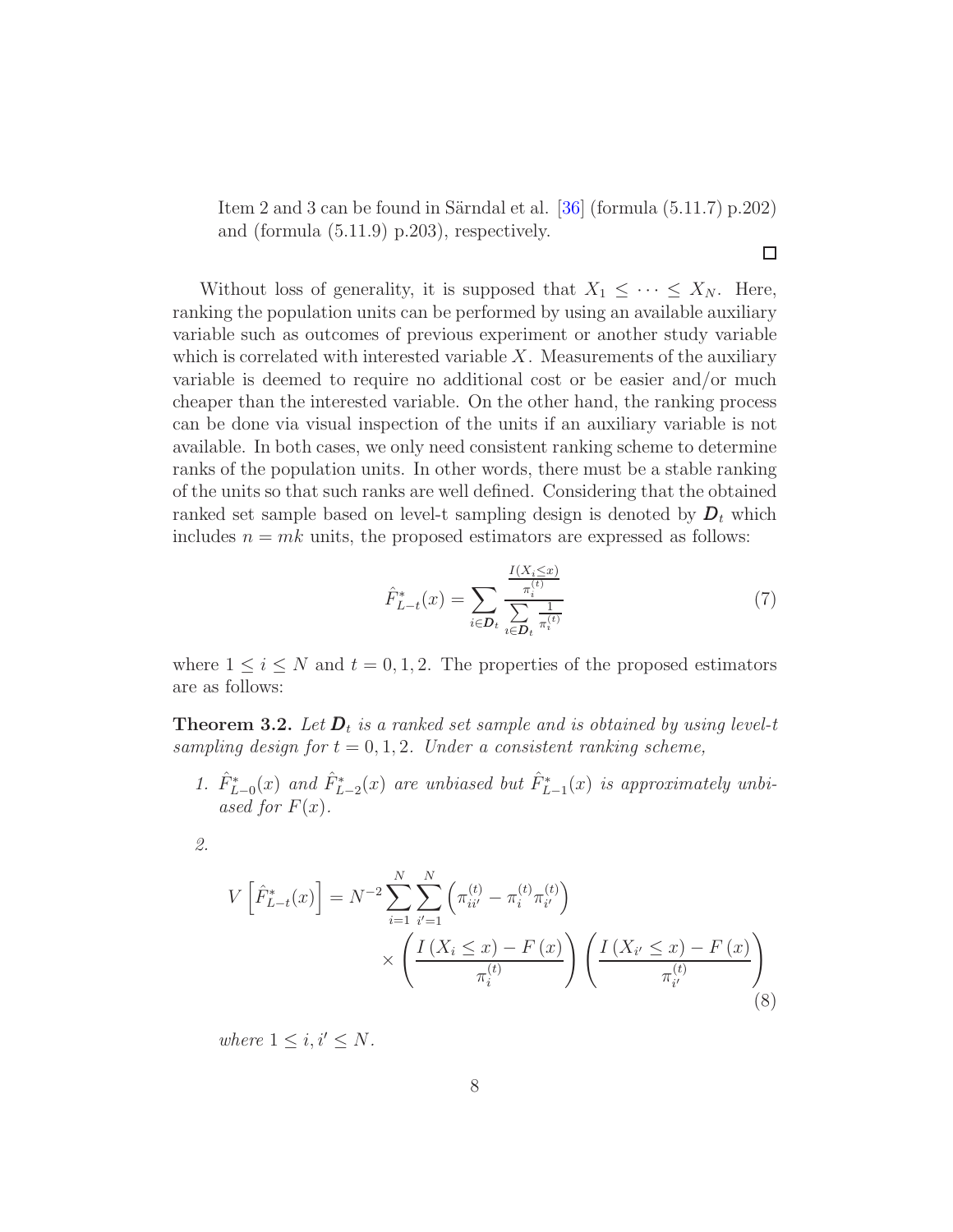3.

$$
\hat{V}\left[\hat{F}_{L-t}^*(x)\right] = -\frac{1}{2\left(\sum\limits_{i\in\mathcal{D}_t} \frac{1}{\pi_i^{(t)}}\right)^{-2}} \sum_{i\in\mathcal{D}_t} \sum_{i'\in\mathcal{D}_t} \frac{\left(\pi_{ii'}^{(t)} - \pi_i^{(t)}\pi_{i'}^{(t)}\right)}{\pi_{ii'}^{(t)}}
$$
\n
$$
\times \left(\frac{I\left(X_i \le x\right) - \hat{F}_{L-t}^*(x)}{\pi_i^{(t)}} - \frac{I\left(X_{i'} \le x\right) - \hat{F}_{L-t}^*(x)}{\pi_{i'}^{(t)}}\right)^2
$$
\n(9)

4.  $V\left[\hat{F}_{L-t}^*(x)\right] \leq V\left[\hat{F}_h(x)\right]$  for both perfect and imperfect ranking.

Proof. For the proposed estimators based on RSS designs to be unbiased, the sum of  $\pi_i^{(t)}$ s must be N. However, the first order inclusion probabilities differ depending on which unit is sampled especially for level-1 sampling design. Therefore, it is difficult to show the unbiasedness for the EDF based on level-1 sampling design. For level-0 and level-2 sampling designs  $N, \sum$  $i \in D_t$  $1/\pi_i^{(t)} = N,$ 

$$
E\left[\hat{F}_{L-t}^*(x)\right] = \sum_{i \in D_t} \frac{\frac{E(I(X_i \le x))}{\pi_i^{(t)}}}{N}
$$

$$
= \frac{F(x)}{N} \sum_{i \in D_t} \frac{1}{\pi_i^{(t)}}
$$

$$
= F(x)
$$

where  $t = 0$  and 2. On the other hand, we can say that the EDF based on level-1 sampling design is not unbiased but only approximately unbiased  $1/\pi^{(1)}$   $\approx N$  when ranking is performed consistently. The Item 2 since  $\sum$  $i \in D_1$ and Item 3 hold by the usual theory in Section  $5.11$  of Särndal et al. [\[36](#page-33-16)]. A proof is provided for the Item 4 in appendix.  $\Box$ 

To compute the Eqs. (7), (8) and (9), the first and the second order inclusion probabilities  $(\pi_i^{(t)})$  $\tilde{u}_i^{(t)}, \pi_{ii'}^{(t)}$  are calculated for  $1 \leq i, i' \leq N$ . Let  $I(i; r, k, N)$ be the probability that the  $ith$  ranked unit in a population of size  $N$  has rank  $r$  in a set of size  $k$ .

$$
I(i; r, k, N) = \frac{\binom{i-1}{r-1} \binom{N-i}{k-r}}{\binom{N}{k}}
$$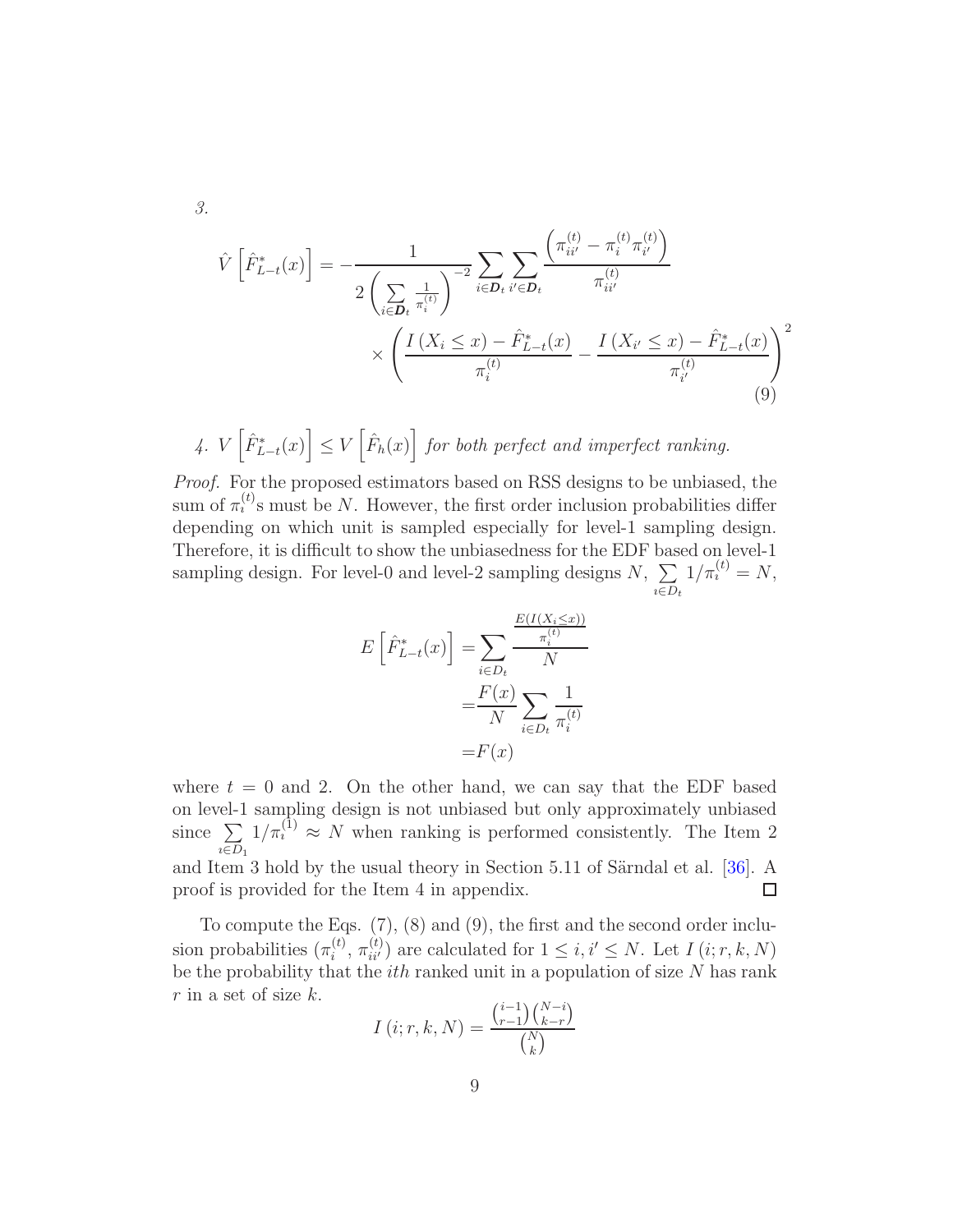Jafari Jozani and Johnson [\[21](#page-33-1)] used the following lemma to estimate the inclusion probabilities for level-0 sampling design.

**Lemma 3.3.** When the ranked set sample is obtained by using level-0 sampling design, the first order inclusion probability is

$$
\pi_i^{(0)} = 1 - \prod_{h=1}^n (1 - I(i; r_h, k, N))
$$

and the second order inclusion probability is

$$
\pi_{ii'}^{(0)} = 1 - \prod_{h=1}^{n} (1 - I(i; r_h, k, N)) - \prod_{h=1}^{n} (1 - I(i'; r_h, k, N)) + \prod_{h=1}^{n} (1 - I(i; r_h, k, N) - I(i'; r_h, k, N))
$$

where  $r_h$  is the rank of the measured unit in the hth set.

Estimation of the first and second order inclusion probabilities for level-1 are more complex than estimation of their counterparts for level-0 and level-2 sampling designs. Frey [\[24](#page-33-4)] proposed recursive algorithm to compute the first and second order inclusion probabilities. This algorithm basically calculates conditional probabilities for each unit in the population. Then, the first and second order inclusion probabilities are computed using the conditional probabilities. For the detailed mathematical backgrounds of the recursive algorithm, see Frey [\[24](#page-33-4)]. Also, R codes for the first and second order inclusion probabilities are available on the Frey's web site at <http://www19.homepage.villanova.edu/jesse.frey/>. On the other hand, the inclusion probabilities for level-2 sampling design can be obtained by using the following lemma. The lemma includes the results in Theorem 3.1 and Theorem 3.2 of Patil et al. [\[18\]](#page-32-17).

Lemma 3.4. When the ranked set sample is obtained by using level-2 sampling design, the first order inclusion probability is

$$
\pi_i^{(2)} = \sum_{h=1}^n (1 - I(i; r_h, k, N))
$$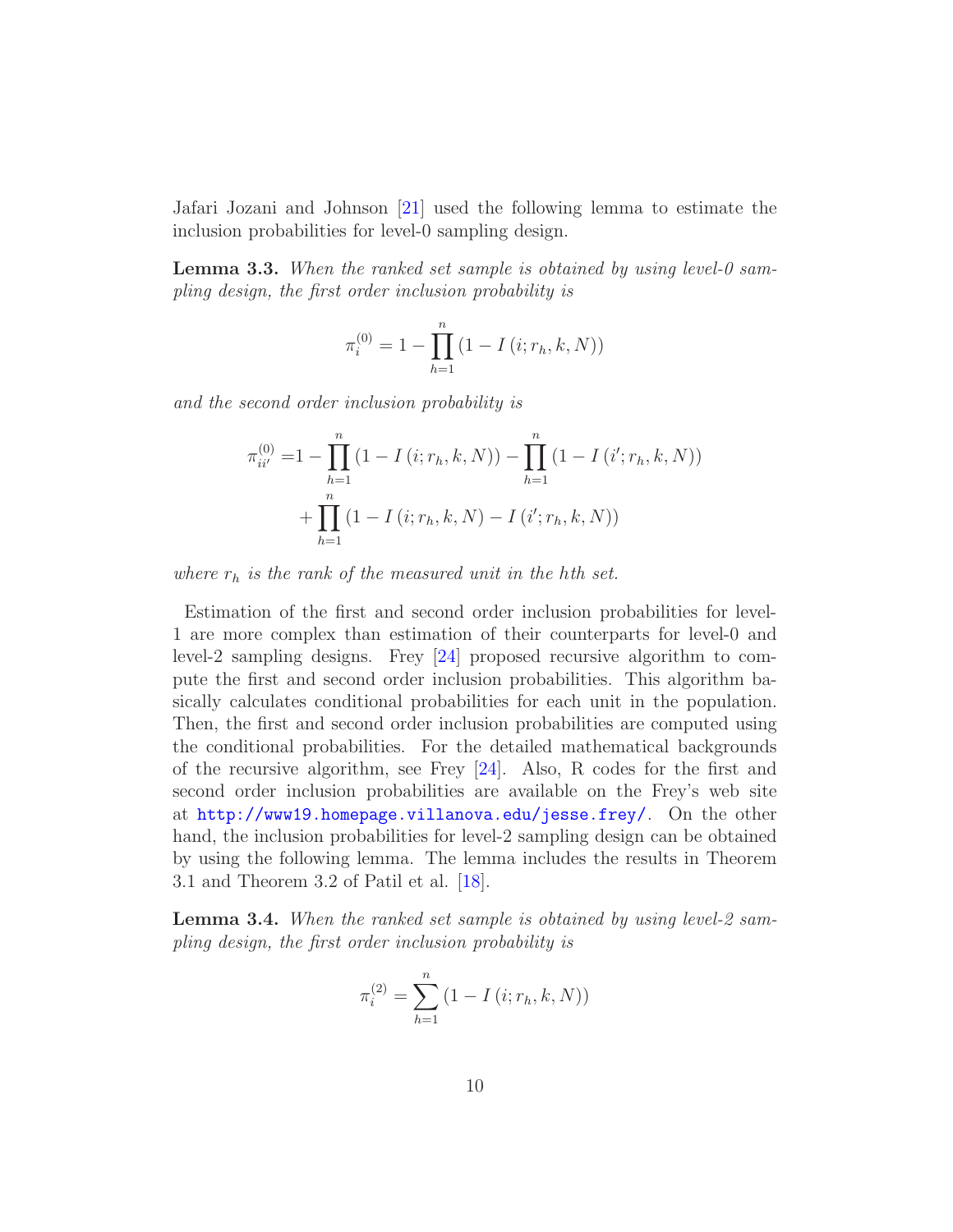and, for  $i < i'$ , the second order inclusion probability is

$$
\pi_{ii'}^{(2)} = \sum_{h=1}^{n} \sum_{h \neq h'} \sum_{\lambda=0}^{h-h'-1} \frac{\binom{i-1}{r_h-1} \binom{i-i'-1}{\lambda} \binom{N-i'}{k-\lambda-r_h} \binom{i'-1-r_h-\lambda}{r_{h'}-1} \binom{N-i'-k+\lambda+r_h}{k-r_{h'}-1}}{\binom{N}{k} \binom{N-k}{k}}
$$

where  $r_h$  and  $r_{h'}$  are the ranks of the measured units in the hth and h'th sets, respectively.

### 4 Large sample properties

In this section, we investigate the asymptotic properties of the proposed estimators under the case when the ranking is perfect. In the next section, we give the experimental results under the case when the ranking is imperfect.

First, we recall the concepts of consistency and asymptotic normality from the general theory of statistical inference. Let  $X_1, \dots, X_n$  be a simple random sample that is selected from a population of size N. Assumed that  $\theta_n$ is an unbiased estimator of  $\theta$  based on SRS. When the N is large enough, the asymptotic properties of the estimator  $\theta_n$  are discussed as  $n \to \infty$ . According to central limit theorem,  $\hat{\theta}_n$  is said to have an asymptotic normal distribution with mean  $\theta$  and asymptotic variance  $V\left[\hat{\theta}_n\right] = \sigma^2/n$ ,

$$
\frac{\hat{\theta}_n - \theta}{\sigma / \sqrt{n}} \sim N(0, 1)
$$

as  $n \to \infty$ . Also, the estimator  $\hat{\theta}_n$  is said to be consistent estimator of  $\theta$  if for every  $\epsilon > 0$ ,

$$
\lim_{n \to \infty} \Pr\left\{ \left| \hat{\theta}_n - \theta \right| < \epsilon \right\} = 1.
$$

Now, let us consider that  $N$  is small enough. In this case, it is supposed that both  $n$  and  $N$  tend to infinity for showing asymptotic results. Therefore, we first define a sequence of populations  $U_1, U_2, U_3, \cdots$  where  $U_v$  includes  $N_v$ units,  $v = 1, 2, 3, \cdots$ . Consider that  $U_1 \subset U_2 \subset U_3 \cdots$  and so  $N_1 \leq N_2 \leq$  $N_3 \leq \cdots$ . Also, the distribution function of each population is denoted by  $F_v(x)$ ,

$$
F_v(x) = \frac{1}{N_v} \sum_{i=1}^{N_v} I(X_i \le x).
$$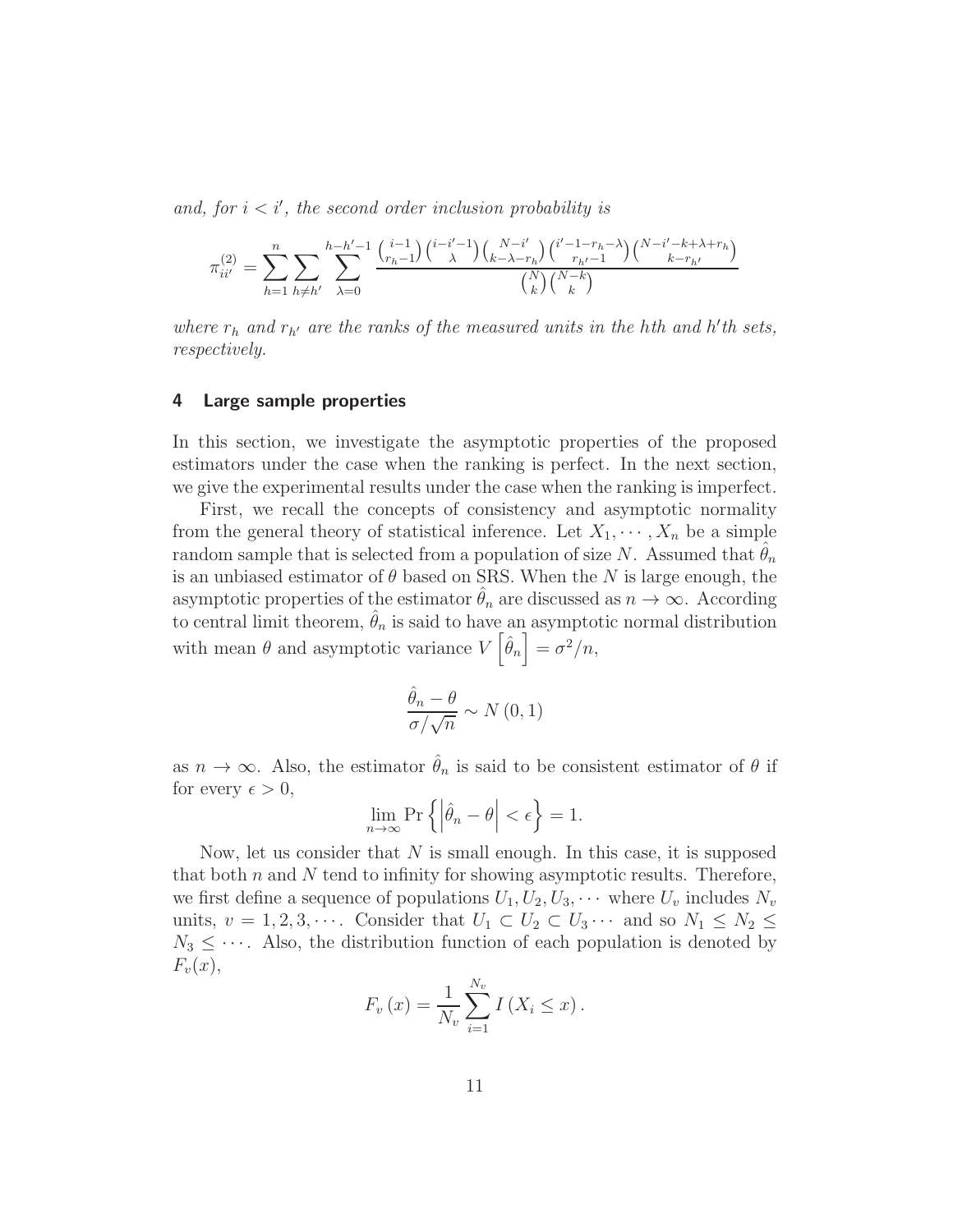From each population, a ranked set sample of size  $n_v = m_v k$  is selected by using level-t sampling design where  $t = 0, 1, 2$ . Note that sample of sizes  $n_1 \leq n_2 \leq n_3 \leq \cdots$  increase since the numbers of cycles  $m_1 \leq m_2 \leq m_3 \leq$  $\cdots$  are increased and the set size k is fixed. We note that the set sizes  $k_1 \leq k_2 \leq k_3 \leq \cdots$  can also be increased to increase the size of the sample. Each ranked set sample is notated by  $\mathbf{D}_{t_v}$ ,  $v = 1, 2, 3, \cdots$  and  $t = 0, 1, 2$ . Also, the inclusion probabilities,  $\pi_{vi}^{(t)}$  and  $\pi_{vii'}^{(t)}$ , are determined by the level-t sampling design where  $1 \leq i, i' \leq N_v$ . Thus, a sequence of estimators is defined as follows:

$$
\hat{F}_{L-t_v}^*(x) = \sum_{i \in \mathbf{D}_{t_v}} \frac{\frac{I(X_i \leq x)}{\pi_{vi}^{(t)}}}{\sum_{i \in \mathbf{D}_{t_v}} \frac{1}{\pi_{vi}^{(t)}}}
$$

where  $v = 1, 2, 3, \cdots$  and  $t = 0, 1, 2$ . The sequence of the variances of the estimators is

$$
V\left[\hat{F}_{L-t_v}^*(x)\right] = N_v^{-2} \sum_{i=1}^{N_v} \sum_{i'=1}^{N_v} \left(\pi_{vii'}^{(t)} - \pi_{vi}^{(t)} \pi_{vi'}^{(t)}\right)
$$

$$
\times \left(\frac{I\left(X_i \le x\right) - F\left(x\right)}{\pi_{vi}^{(t)}}\right) \left(\frac{I\left(X_j \le x\right) - F\left(x\right)}{\pi_{vi'}^{(t)}}\right)
$$

where  $1 \leq i, i' \leq N_v$ . Under the conditions, the Definition 4.1 determines that the proposed estimator  $\hat{F}_{L-t}^*(x)$  is consistent estimator of  $F(x)$ .

**Definition 4.1.** Let us define a sequence of estimators  $\hat{F}_{L-t_v}^*(x)$  that are obtained from the sample  $D_{t_v}$  where  $t = 0, 1, 2$  and  $v = 1, 2, 3 \cdots$ . Also, we know that  $\mathbf{D}_{t_v}$  is selected from the population  $U_v$  of size  $N_v$ . Then, the estimator  $\hat{F}_{L-t}^*(x)$  is said to be consistent estimator of  $F(x)$  if for every  $\epsilon > 0$ ,

$$
\lim_{v \to \infty} \Pr \left\{ \left| \hat{F}_{L-t_v}^*(x) - F_v(x) \right| < \epsilon \right\} = 1.
$$

Some regularity conditions are given by Theorem 4.2 for Corollary 4.3. These conditions are results of the usual theory which is given by Särndal et al. [\[36](#page-33-16)] on p. 56.

Theorem 4.2. While  $v \to \infty$ ,

1.

$$
\frac{\hat{F}_{L-t_v}^*(x) - F_v(x)}{\left(V\left[\hat{F}_{L-t_v}^*(x)\right]\right)^{1/2}} \to N(0, 1).
$$
\n(10)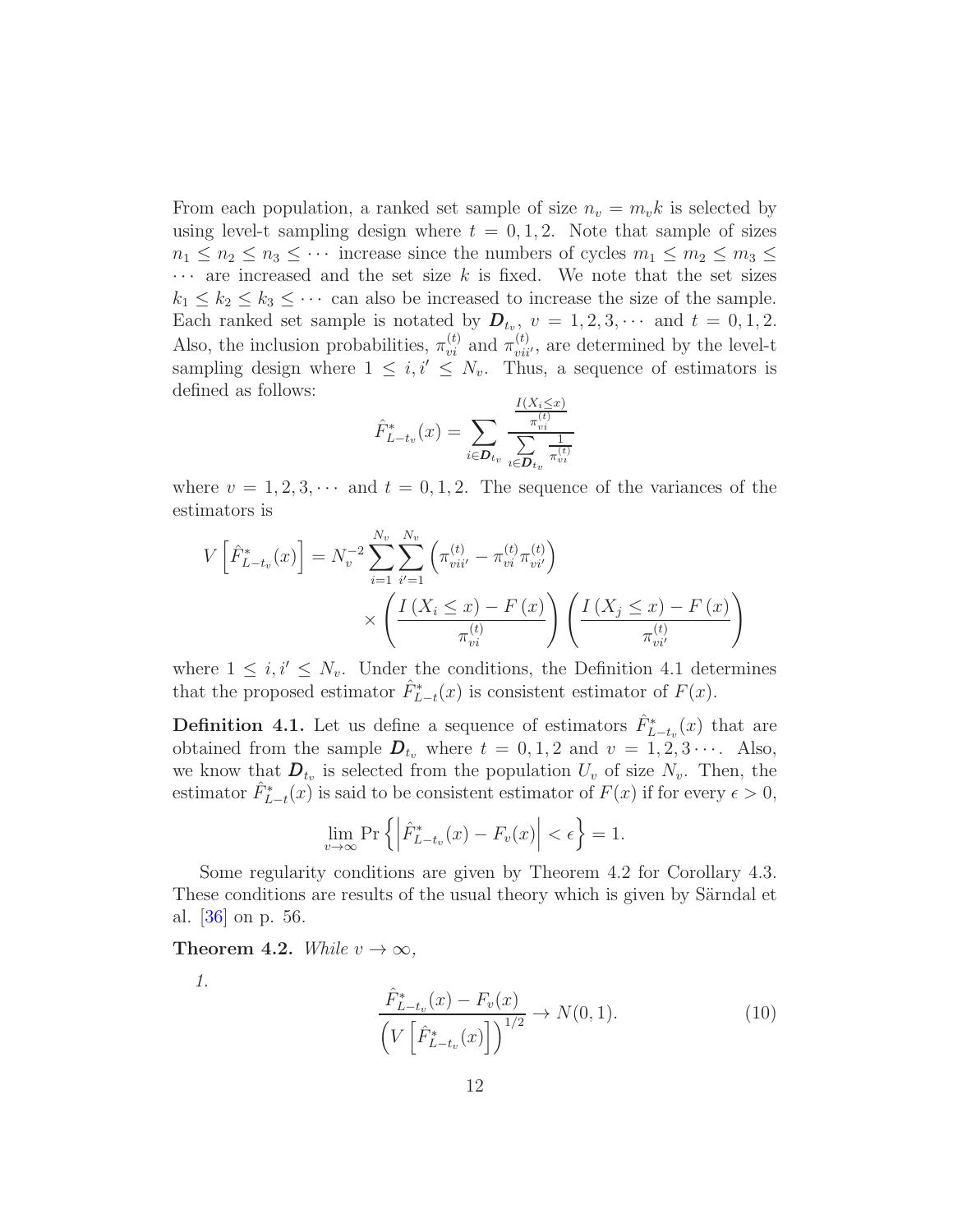# 2. There exists a consistent variance estimator  $\hat{V}\left[\hat{F}_{L-t}^*(x)\right]$  for  $V\left[\hat{F}_{L-t}^*(x)\right]$ .

The Corollary 4.3 follows the conditions in Theorem 4.2.

**Corollary 4.3.** Let  $\hat{F}_{L-t}^*(x)$  be a point in the sequence of estimators. Then, an approximate  $100(1 - \alpha)\%$  confidence interval for  $F(x)$  can be defined as follows:

$$
\hat{F}_{L-t}^*(x) \pm z_{\alpha/2} \left( \hat{V} \left[ \hat{F}_{L-t}^*(x) \right] \right)^{1/2} \tag{11}
$$

where  $z_{\alpha/2}$  is the upper 100 ( $\alpha/2$ ) % quantile of the  $N(0, 1)$  and  $\hat{V} \begin{bmatrix} \hat{F}_{L-t}^*(x) \end{bmatrix}$ is given by Eq.  $(9)$ .

*Proof.* While  $v \to \infty$ ,

$$
\frac{\hat{F}_{L-t_v}^*(x) - F_v(x)}{\left(\hat{V}\left[\hat{F}_{L-t_v}^*(x)\right]\right)^{1/2}} = \frac{\hat{F}_{L-t_v}^*(x) - F_v(x)}{\left(V\left[\hat{F}_{L-t_v}^*(x)\right]\right)^{1/2}} \times \left(\frac{V\left[\hat{F}_{L-t_v}^*(x)\right]}{\hat{V}\left[\hat{F}_{L-t_v}^*(x)\right]}\right)^{1/2}
$$

Under the first condition of the Theorem 4.2, the first term of the left-hand side of the equation has an approximate  $N(0, 1)$ . Under the second condition of Theorem 4.2, the second term of the left-hand side of the equation is

$$
\left(\frac{V\left[\hat{F}_{L-t_v}^*(x)\right]}{\hat{V}\left[\hat{F}_{L-t_v}^*(x)\right]}\right)^{1/2} \to 1.
$$

and this completes the proof.

Now, we report some numerical results which are obtained for perfect ranking case. We investigate REs of EDFs based on level-t sampling designs to its counterpart in SRS by using the following equation.

$$
RE(\hat{F}_h(x_p), \hat{F}_{L-t}^*(x_p)) = \frac{V\left[\hat{F}_h(x_p)\right]}{V\left[\hat{F}_{L-t}^*(x_p)\right]}
$$

for  $t = 0, 1, 2$  where  $x_p$  is the value of quantile corresponding to  $F(x) =$  $p \in \{0, 0.1, 0.2, \cdots, 0.9, 1\}$ . We have considered three different populations which have  $N = 20$ ,  $N = 50$  and  $N = 100$  units, respectively. The set

 $\Box$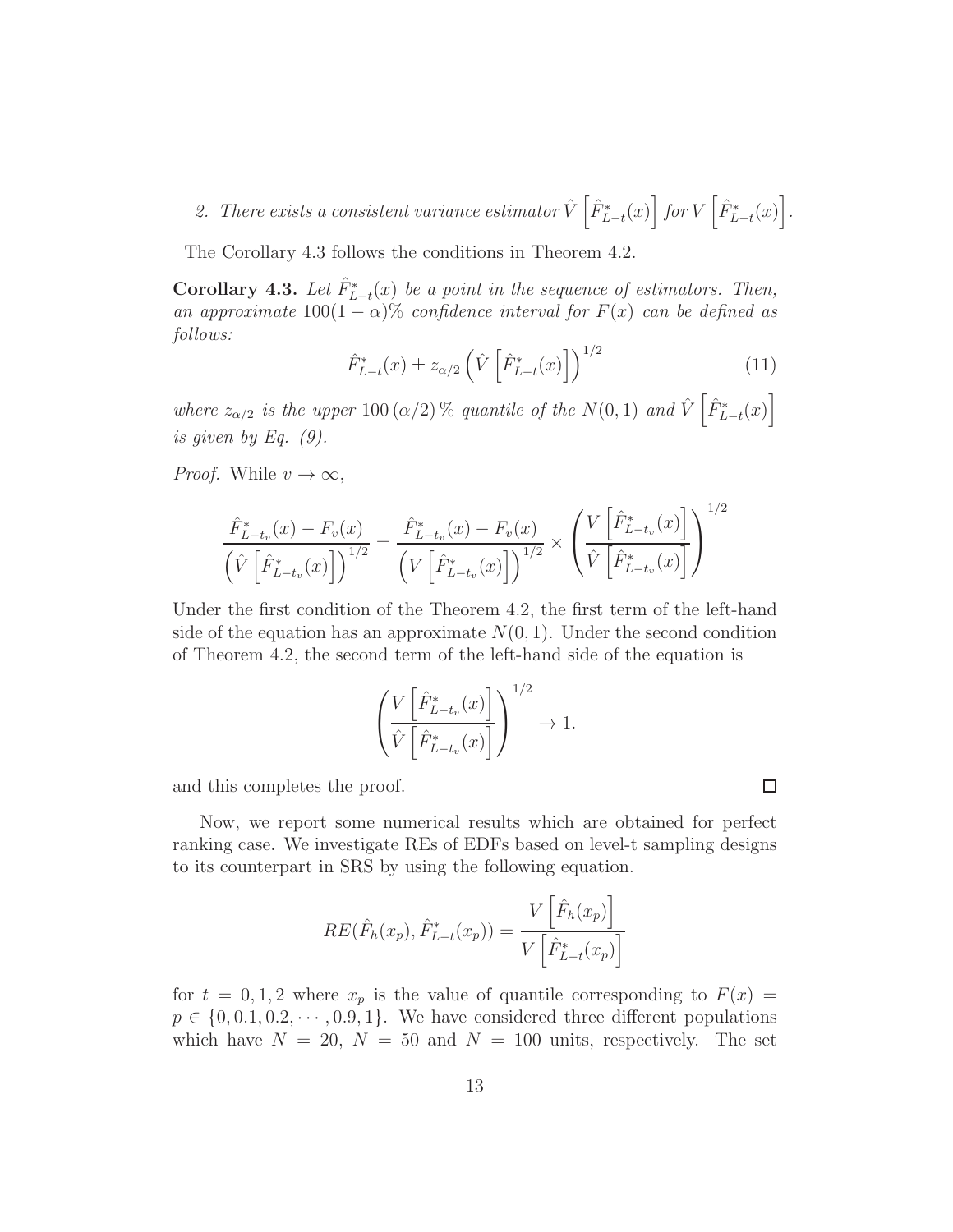sizes are  $k \in \{2, 3, 4\}$  for  $N = 20$  and  $k \in \{2, 3, 4, 5, 6, 7\}$  for  $N = 50$ . For  $N = 100$ , the number of cycles and the set sizes have been taken as  $m \in \{2, 4\}$  and  $k \in \{3, 5\}$ , respectively. The values of REs are given by Figures [1-](#page-14-0)[3.](#page-16-0) According to the figures, it is appeared that the EDFs based on the sampling designs are more efficient than the EDF based on SRS. It is observed that the values of RE is monotone increasing as  $F(x)$  increase for  $0 \leq F(x) \leq 0.5$ . The EDF estimator based on level-2 sampling design has highest efficiencies among the all studied sampling methods except for  $F(x) \geq 0.8$  when  $N = 20$  and  $N = 50$ . It can be seen that the EDF based on level-1 is slightly more efficient than the EDF based on level-2 for  $F(x) > 0.8$  when  $N = 20$  and  $N = 50$ . However, this superiority stems from lack of symmetry in the level-1 sampling process. Because the order in which the observations are collected matters. This could be a factor and this superiority can be ignored. The estimator  $\hat{F}_{L-2}^*(x)$  has highest performance when  $N = 100$  for any values of  $F(x) = p$ . The efficiency values of the proposed estimators are increasing functions of the set size k and the number of cycles  $m$ . Moreover, it is clearly seen that increase in the set size  $k$  and the number of cycle m gain advantage especially for the EDF based on level-2. Because level-2 is obtained without replacement policy. For example, Figure [2](#page-15-0) indicates that the RE of the EDF based on level-2 is 1.4 for  $k = 2$  and  $F(x) = 0.5$  while the RE is 3.2 for  $k = 7$  and  $F(x) = 0.5$ . On the other hand, the RE of the EDF based on level-0 is 1.4 for  $k = 2$  and  $F(x) = 0.5$  while the RE is 2.2 for the set size  $k = 7$  and  $F(x) = 0.5$ . According to Figure [3,](#page-16-0) it can be said that the increase in set size has a greater effect on the relative efficiency than the increase in the number of cycles. For example, the RE of level-2 is 1.8 for  $m = 4$ ,  $k = 3$  and  $F(x) = 0.5$  while the RE is 2.8 for  $m = 4$ ,  $k = 5$  and  $F(x) = 0.5$ . However, the RE of the estimator based on level-2 is 1.6 for  $m = 2, k = 3$  and  $F(x) = 0.5$  while the RE is 1.8 for  $m = 4, k = 3$ and  $F(x) = 0.5$ . Note that the same REs values can be obtained regardless of the distribution of population. Because our calculations figure out that the distribution which is used has no effect on REs under perfect ranking case.

### 5 Imperfect ranking

Even if the theoretical background of the proposed estimators in the perfect ranking case has been examined, the performance of the new EDF estimators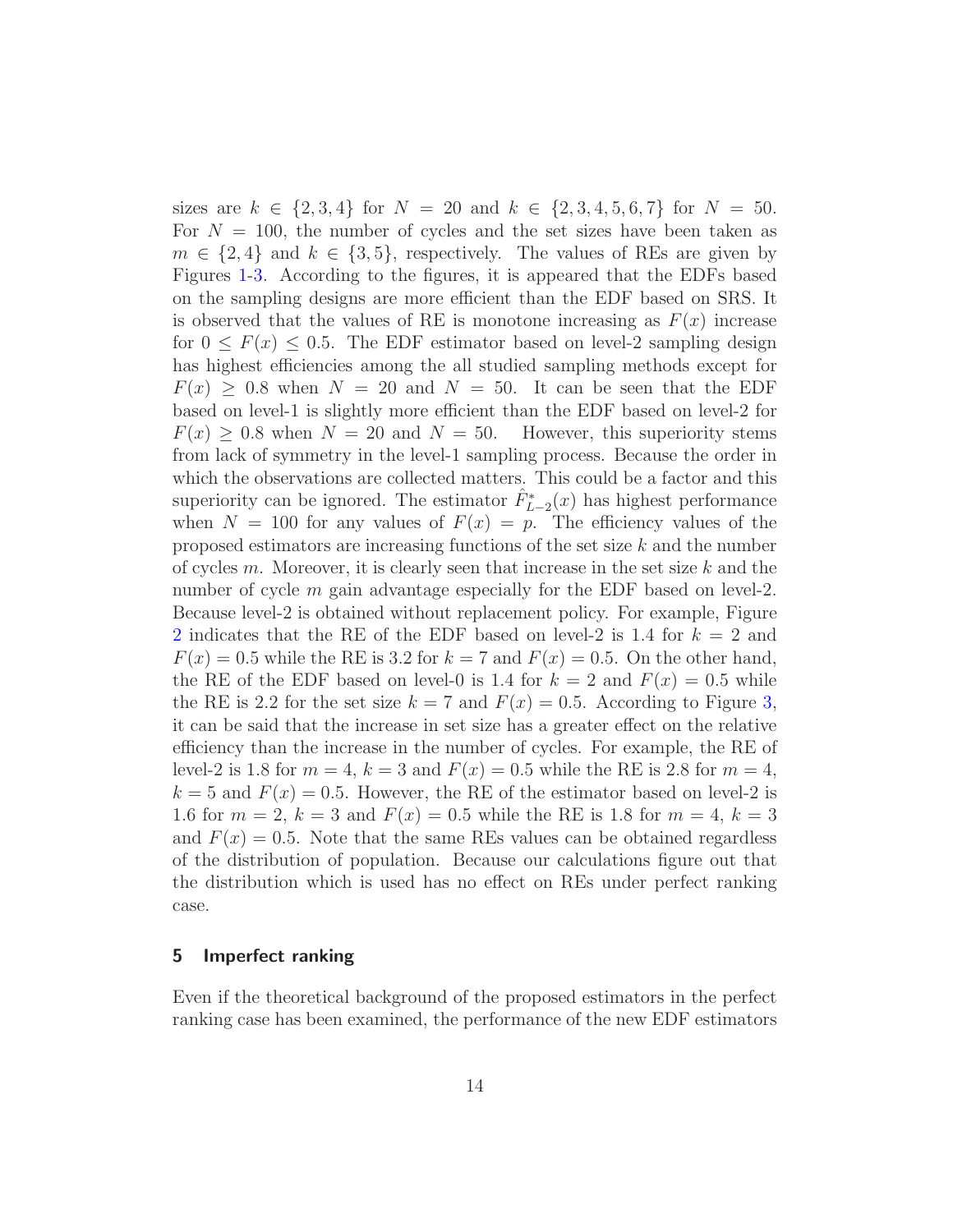<span id="page-14-0"></span>

Figure 1: For  $N = 20$ , the values of  $RE(\hat{F}_h(x_p), \hat{F}_{L-t}^*(x_p))$  for  $t = 0, 1, 2$ where  $F(x) = p$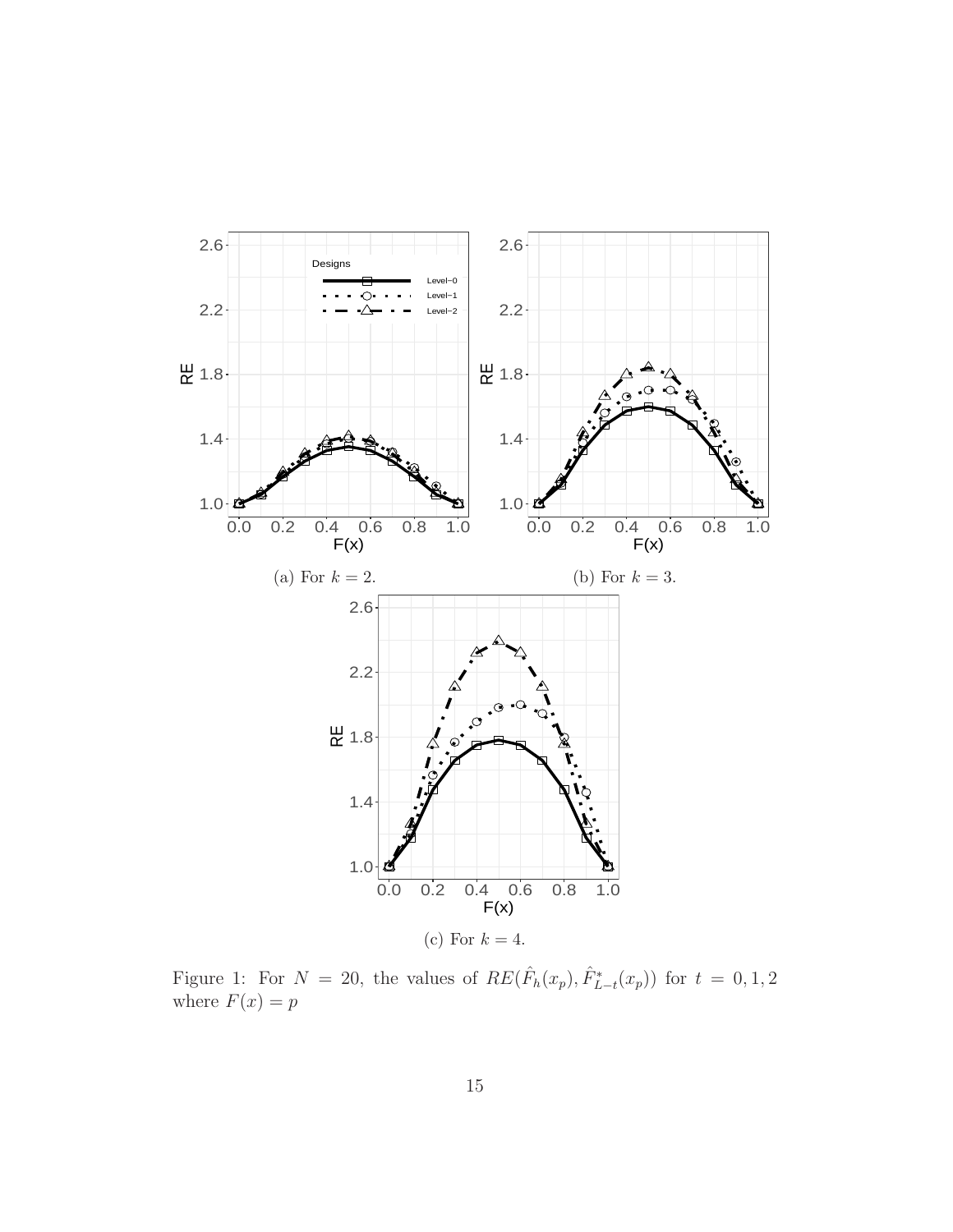<span id="page-15-0"></span>

Figure 2: For  $N = 50$ , the values of  $RE(\hat{F}_h(x_p), \hat{F}_{L-t}^*(x_p))$  for  $t = 0, 1, 2$ where  $F(x) = p$  16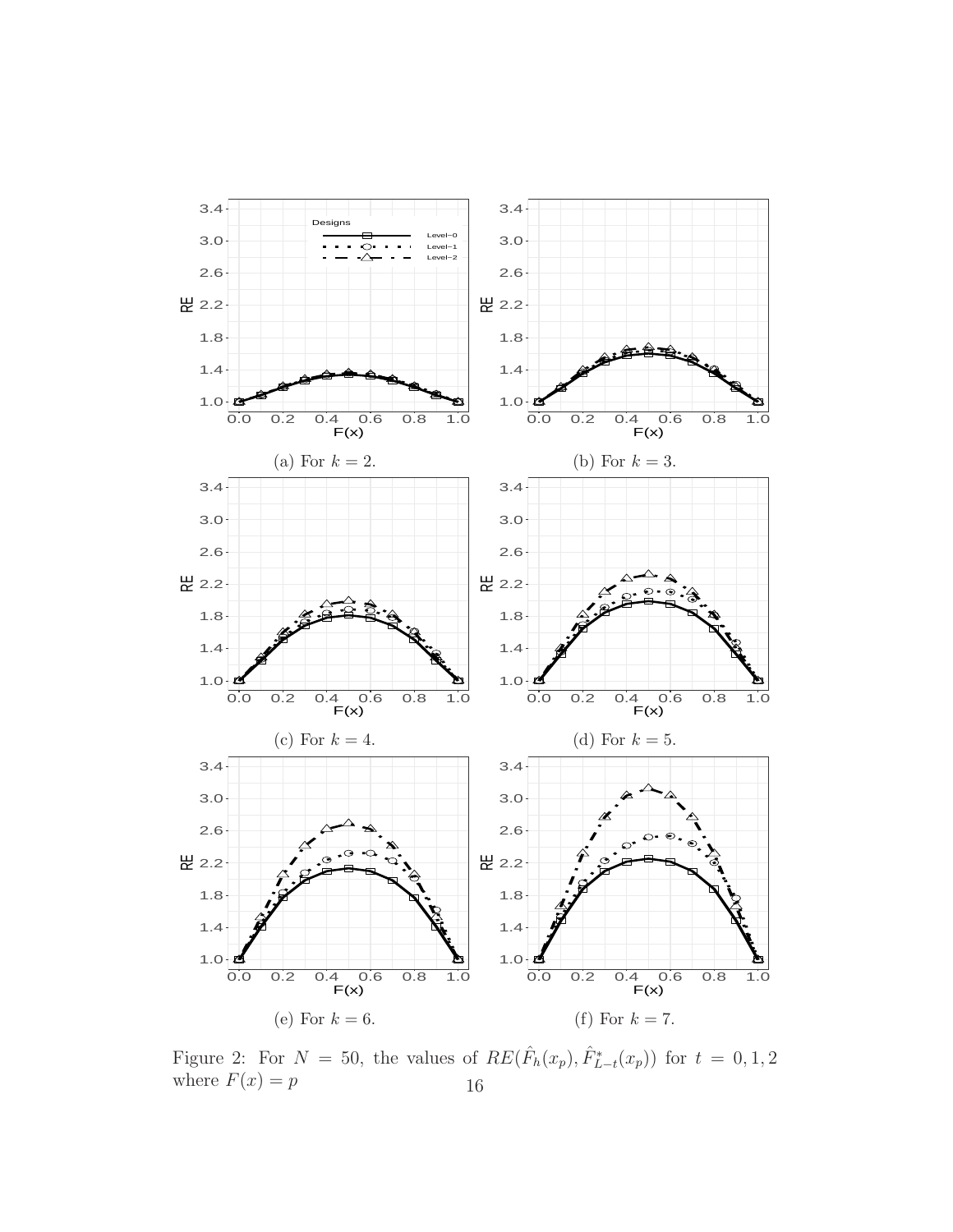<span id="page-16-0"></span>

Figure 3: For  $N = 100$ , the values of  $RE(\hat{F}_h(x_p), \hat{F}_{L-t}^*(x_p))$  for  $t = 0, 1, 2$ where  $F(x) = p$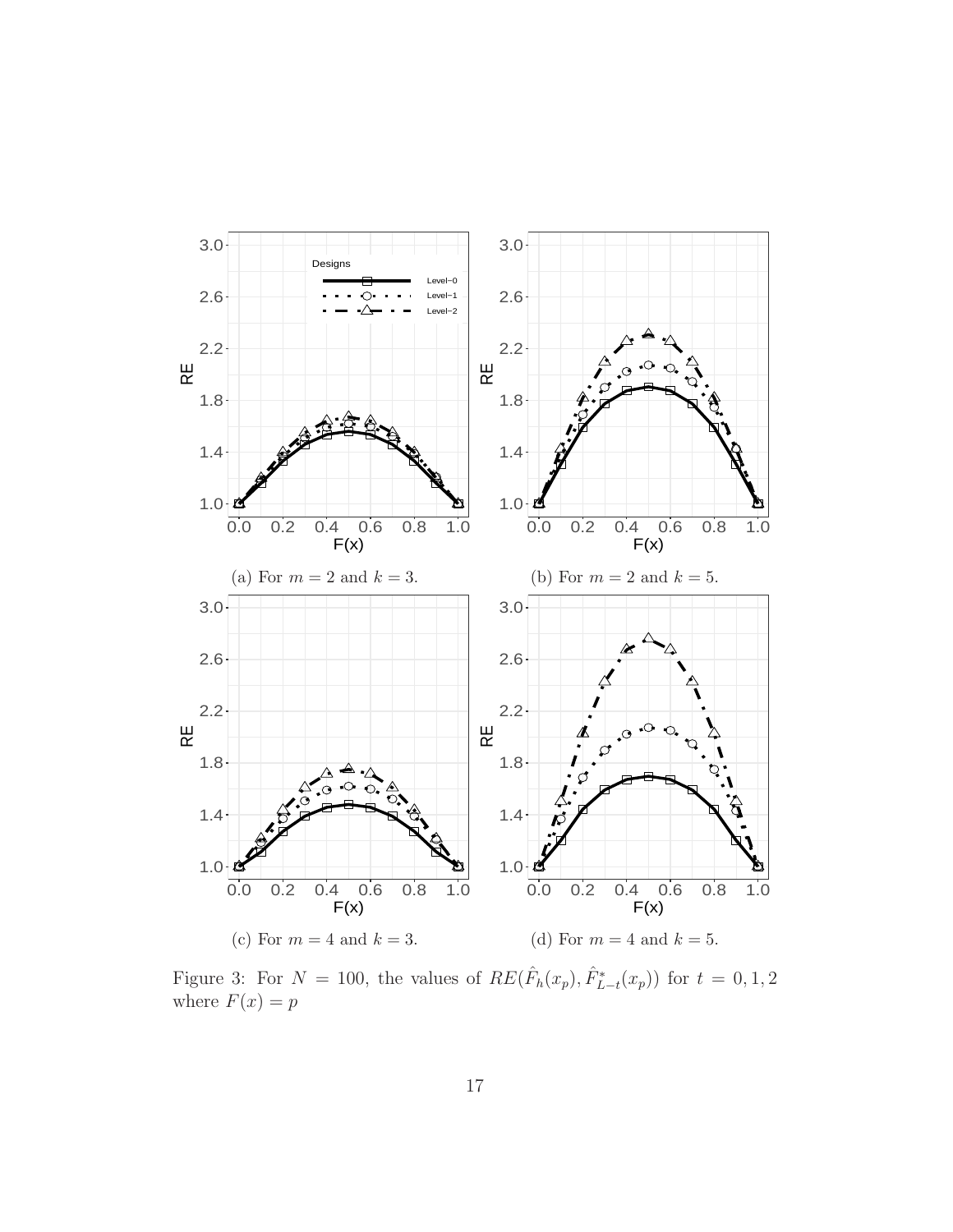should also be examined for the imperfect ranking case since the perfect ranking assumption is not realistic in practice.

Ranking procedure is usually performed through subjective judgement or single auxiliary variable. Let us give an example. Assumed that five sheep is selected without replacement among 224 sheep. Here, the problem is to rank the five sheep according to their weights from the smallest to the largest. The sheep must be ranked without measurement since it is difficult to take measurement from a sheep. If an expert assign ranks  $(1 \le r \le 5)$  to the sheep, the ranking quality depends on his/her knowledge about the sheep. On the other hand, an auxiliary variable such as mother's weights or the weights of selected sheep at birth can be used instead of subjective judgement ranking. In this case, the quality of ranking depends on the magnitude of the correlation coefficient between sheep's weights and the selected auxiliary variable. Another important issue is to assign ranks to 224 sheep to calculate the first and second order inclusion probabilities. This process also varies depending on the ranking error. An important note is that the assignment of rank values to the population units and the ranking of units in the sets must be consistent. In other words, let the mother's weight be preferred for the ranking process. Both the assignment of rank values to the population units and the ranking of units in the sets are performed by mother's weights of the sheep. Therefore, it is important to investigate that the performance of the proposed estimators for the case when the ranking is imperfect.

For this purpose, we construct a Monte Carlo simulation. To simulate small finite populations such as  $N = 20$  and  $N = 100$ , Frey [\[24](#page-33-4)] suggested an idea. According to this idea, the interested variable  $x$  generated by setting  $x_{\gamma} = Q_{\kappa}((\gamma - 0.5)/N)$  where  $1 \leq \gamma \leq N$ ,  $\kappa = 1, 2, 3$  and 4 for quantile functions of standard normal  $(N(0, 1))$ , standard uniform  $(U(0, 1))$ , standard exponential  $(Exp(1))$  and beta  $(Beta(5, 2))$ , respectively. Note that  $Beta(5, 2)$  is left skewed distribution. There are two advantages of this idea. First, it is to create reproducible small finite populations from any distribution. The other is to obtain the values of the interested variable from the entire distribution. Thus, a small finite population which represents the preferred distribution can be obtained.

In the simulation, the other parameters are taken to be  $k \in \{2, 3, 4\}$  for  $N = 20, m \in \{2, 4\}$  and  $k \in \{3, 5\}$  for  $N = 100$ . The ranking procedure is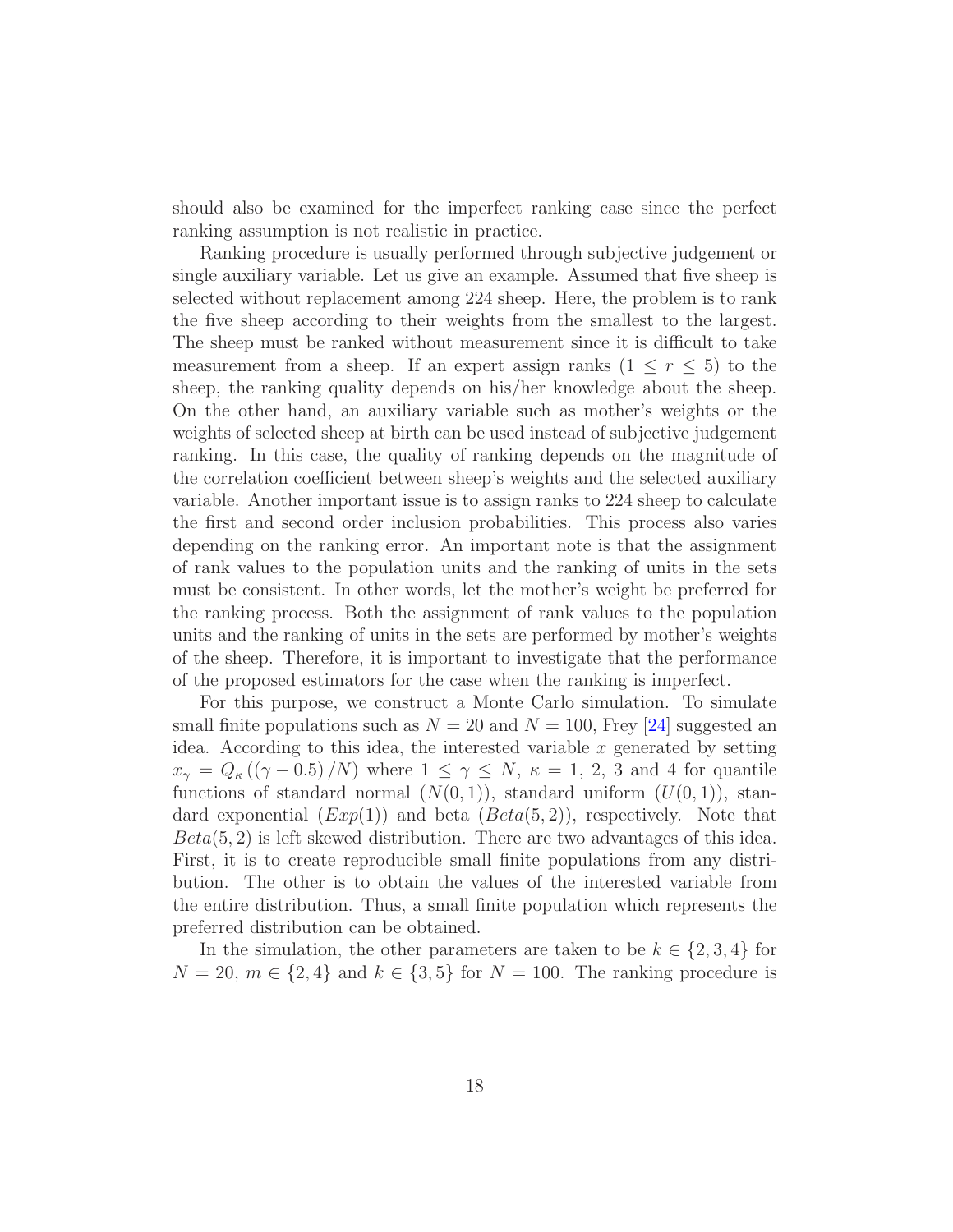performed by using the following ranking error model.

$$
Y_{\gamma} = \rho \left( \frac{X_{\gamma} - \mu_x}{\sigma_x} \right) + \sqrt{1 - \rho^2} Z_{\gamma}
$$
 (12)

where  $Y$  is the auxiliary variable,  $Z$  follows the standard normal distribution and independent from  $X, 1 \leq \gamma \leq N$ . Note that the values of Zs cannot be generated by using the reproducible way. Because, a strong correlation between X and Y arises. Different way may be considered for this problem in further studies. However, we can say that this problem has little effect on the results and these results can be reproduced by the reader in a simulation with 10,000 iterations. In Eq.  $(12)$ , the ranking quality is controlled by the magnitude of the correlation coefficient  $\rho \in [-1, 1]$ . In the simulation, the correlation coefficient is taken to be  $\rho \in \{0.9, 0.75, 0.5\}$  where  $\rho = 0.9$ means nearly perfect ranking,  $\rho = 0.75$  means imperfect ranking which is good enough and  $\rho = 0.5$  means imperfect ranking. In this simulation, we have generated 10,000 random samples from SRS and level-t sampling design where  $t = 0, 1, 2$ .

The RE of EDF in the level-t sampling design to its counterpart in SRS is computed using

$$
RE(\hat{F}_h(x_p), \hat{F}_{L-t}^*(x_p)) = \frac{V\left[\hat{F}_h(x_p)\right]}{MSE\left[\hat{F}_{L-t}^*(x_p)\right]}
$$
(13)

where

$$
MSE\left[\hat{F}_{L-t}^*(x_p)\right] = \hat{V}\left[\hat{F}_{L-t}^*(x_p)\right] + bias^2\left[\hat{F}_{L-t}^*(x_p)\right]
$$

for  $t = 0, 1, 2$  where  $x_p$  is the value of quantile corresponding to  $F(x) =$  $p \in \{0, 0.1, 0.2, \cdots, 0.9, 1\}$ . In this section, we give some remarkable results in Figures [4](#page-19-0)[-7.](#page-22-0) The other results are provided by Figures S1-S17 of the supplementary material. Figures [4-](#page-19-0)[5](#page-20-0) consists of the REs which are obtained for  $N = 20$  and  $k = 4$ . The EDF based on level-2 sampling design have outperformance in most cases. The shape of REs for  $N(0, 1)$  and  $U(0, 1)$ is symmetric. Also, the shape of REs for  $Exp(1)$  are left-skewed while the shape of REs for  $Beta(5, 2)$  is slightly right-skewed. Moreover, it is seen that the largest RE is obtained for  $U(0, 1)$  when  $F(x) = 0.5$ . While the correlation coefficient gets closer to 0.75, the REs decrease as expected. Figure S7 demonstrates that the REs of the EDFs based on sampling designs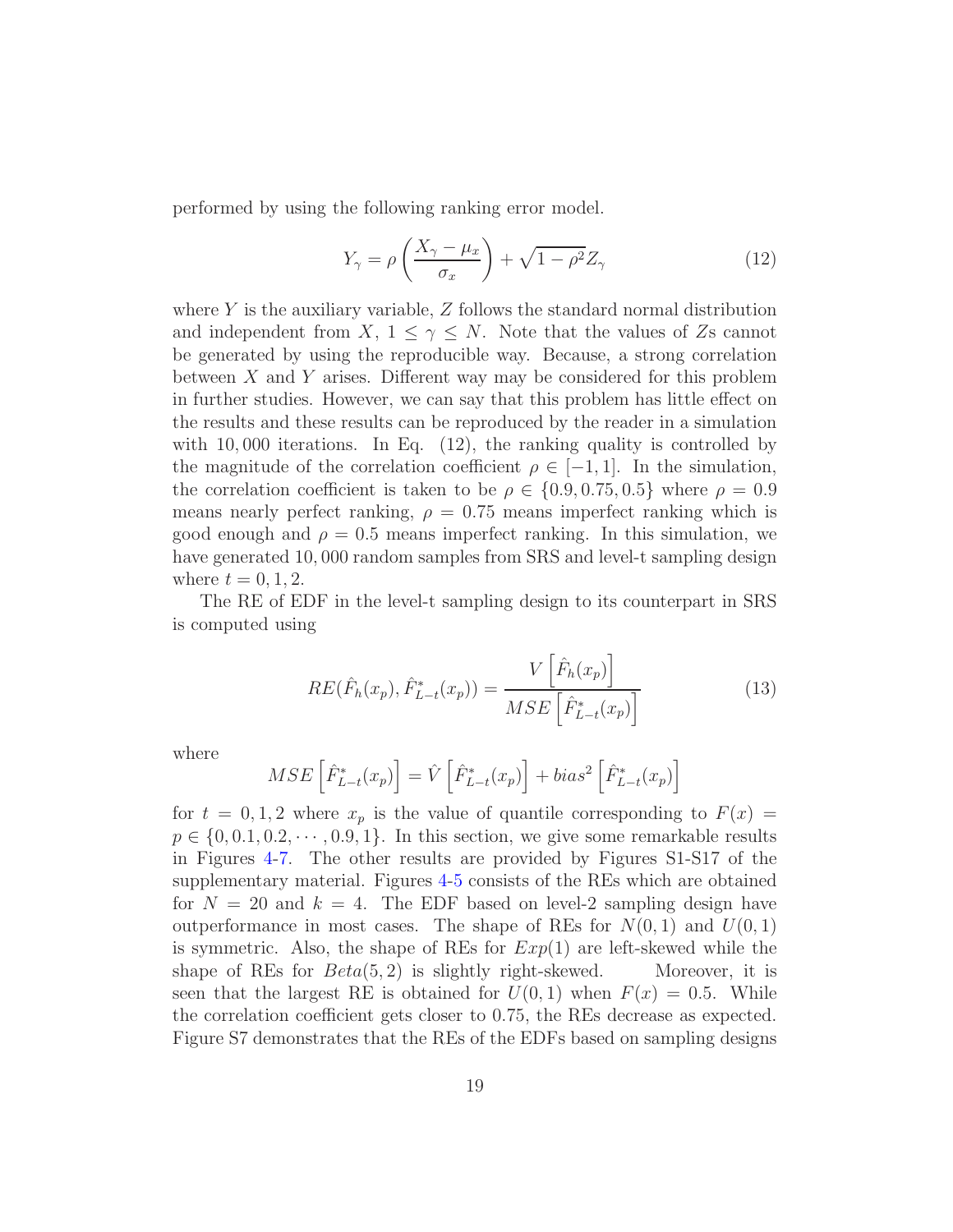<span id="page-19-0"></span>

Figure 4: For the simulation parameters  $N = 20$ ,  $k = 4$  and  $\rho = 0.9$ , the values of  $RE(\hat{F}_h(x_p), \hat{F}_{L-t}^*(x_p))$  for  $t = 0, 1, 2$  where  $F(x) = p$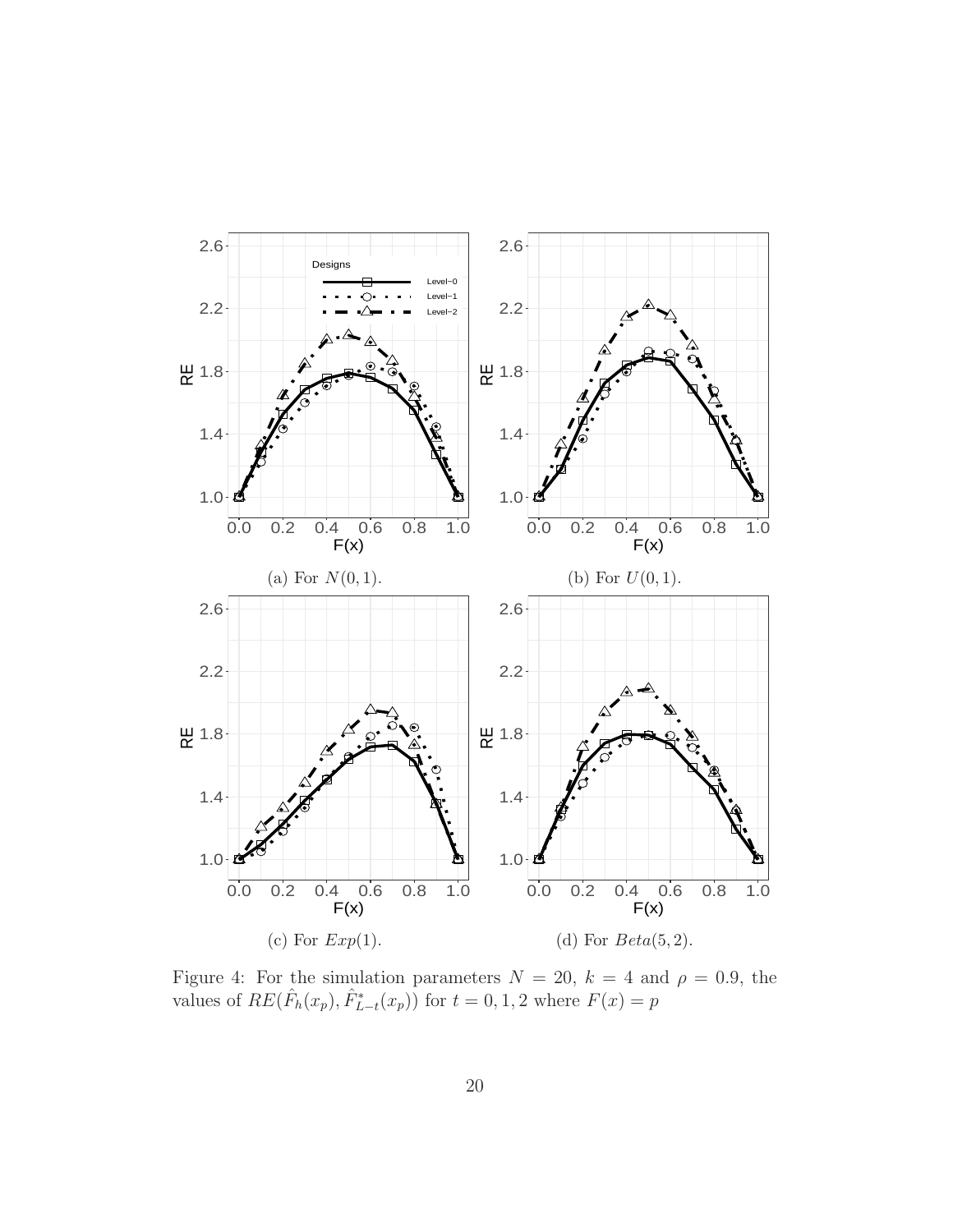<span id="page-20-0"></span>

Figure 5: For the simulation parameters  $N = 20$ ,  $k = 4$  and  $\rho = 0.75$ , the values of  $RE(\hat{F}_h(x_p), \hat{F}_{L-t}^*(x_p))$  for  $t = 0, 1, 2$  where  $F(x) = p$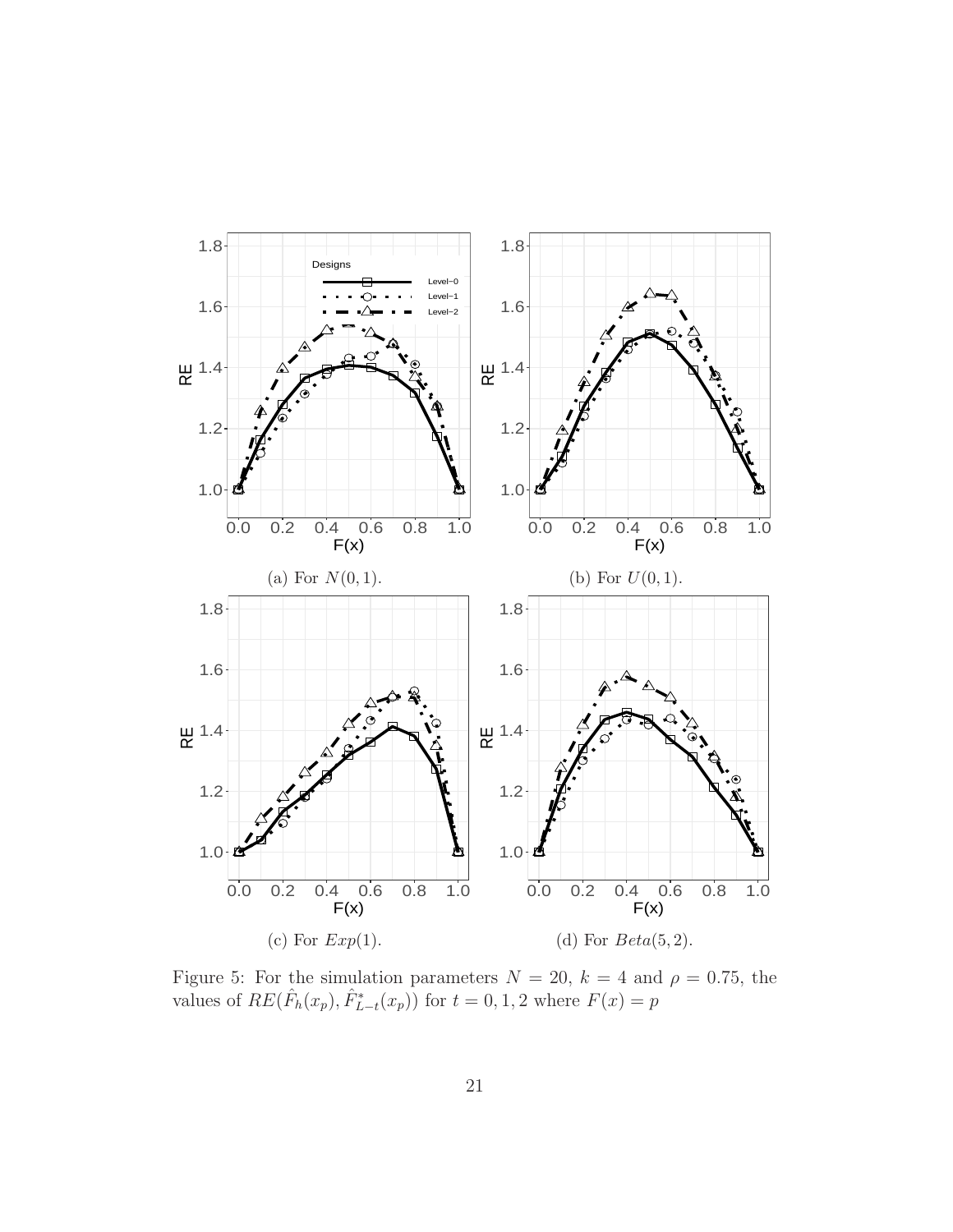<span id="page-21-0"></span>

Figure 6: For the simulation parameters  $N = 100$ ,  $m = 4$ ,  $k = 5$  and  $\rho = 0.9$ , the values of  $RE(\hat{F}_h(x_p), \hat{F}_{L-t}^*(x_p))$  for  $t = 0, 1, 2$  where  $F(x) = p$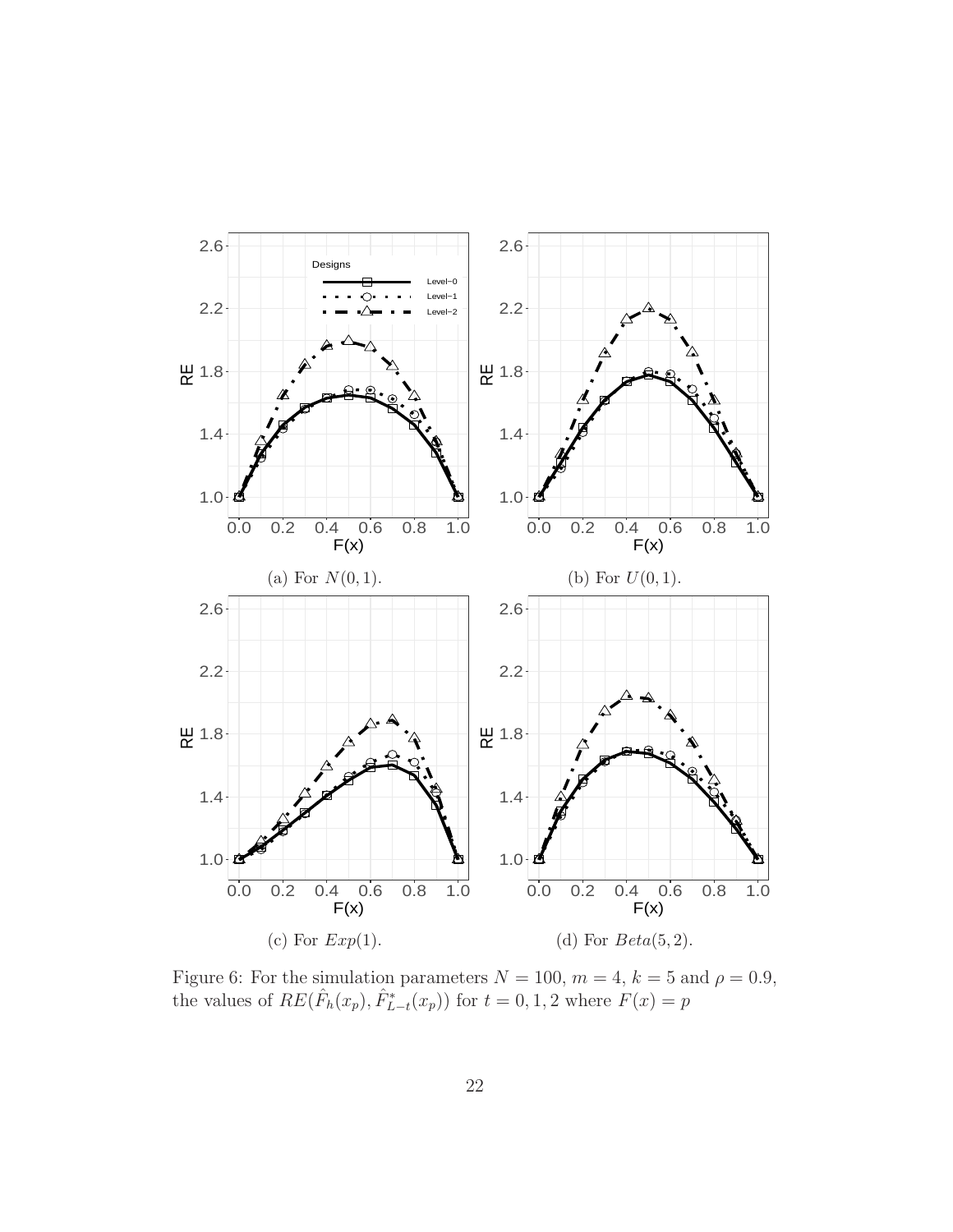<span id="page-22-0"></span>

Figure 7: For the simulation parameters  $N = 100$ ,  $m = 4$ ,  $k = 5$  and  $\rho = 0.75$ , the values of  $RE(\hat{F}_h(x_p), \hat{F}_{L-t}^*(x_p))$  for  $t = 0, 1, 2$  where  $F(x) = p$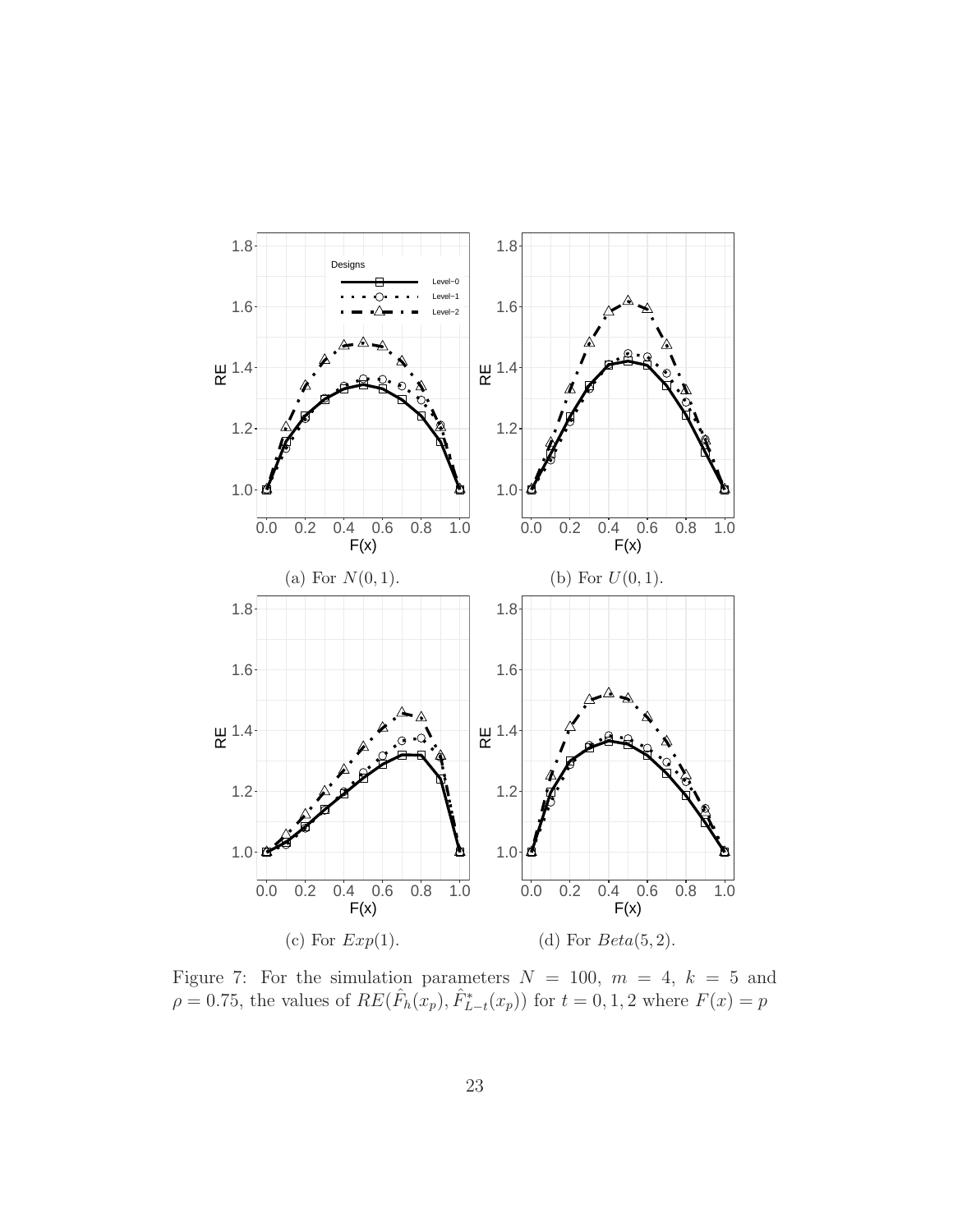in RSS becomes poor under the case when the ranking is imperfect. Figures S1-S6 indicate that the RE is increasing in k. Also, REs of the EDFs based on level-t are decreasing functions of  $\rho$  for each  $t = 0, 1, 2$ . For Figures [6](#page-21-0)[-7,](#page-22-0) we can say that the REs have symmetric distribution around the median of  $N(0, 1)$  and  $U(0, 1)$ . The shapes of REs for  $Exp(1)$  and for  $Beta(5, 2)$  is left-skewed and slightly right-skewed, respectively. On the other hand, it is appeared that the EDF based on level-2 outperforms among the all EDFs in most cases. Because of the lack of symmetry in the level-1 sampling process, the superiority of the EDF based level-1 can be observed in right tail of the distribution of the REs. However, the superiority can be ignored. Also, we observe that the largest RE is obtained for  $U(0, 1)$  when  $F(x) = 0.5$ . According to Figures S8-S17 of the supplementary material, it is seen that the REs increase while the set size and/or the number of cycle increase. Moreover, it is clearly observed that increase in the set size rather than increase in the number of cycle has more effect on the REs. For example, the Figures S11 and S14 indicate that REs for  $n = 10$  ( $m = 2$  and  $k = 5$ ) is larger than the REs for  $n = 12$  ( $m = 4$  and  $k = 3$ ). In other words, the REs in S11 are obtained under the case  $k > m$  while the REs in S14 are obtained under the case  $k < m$ . Thus, it is an evident that increase in the set size has more effect on REs than increase in the number of cycle. Also, the REs get closer to one while  $\rho \rightarrow 0.5$ .

## 6 Application

In this section, we apply the EDF estimator based on level-2 sampling design to sheep data since level-2 has outperformance among the three sampling designs and SRS. Here, we explain the sampling procedure and estimation of the distribution function. We aim to show that the sampling procedure is applicable to any environmental or biological data and the proposed estimator can be used easily.

This data set has been collected by the Research Farm of Ataturk University, Erzurum, Turkey and includes 224 sheep. Aim of the research is to increase meat quality and production. Therefore, a sample is selected periodically to monitor the biological growth and to provide estimates for the population means. The problem is that young sheep are very active animals and it is labor intensive to hold them secure during the measurement process. The measurement errors are mostly appeared because of this active behav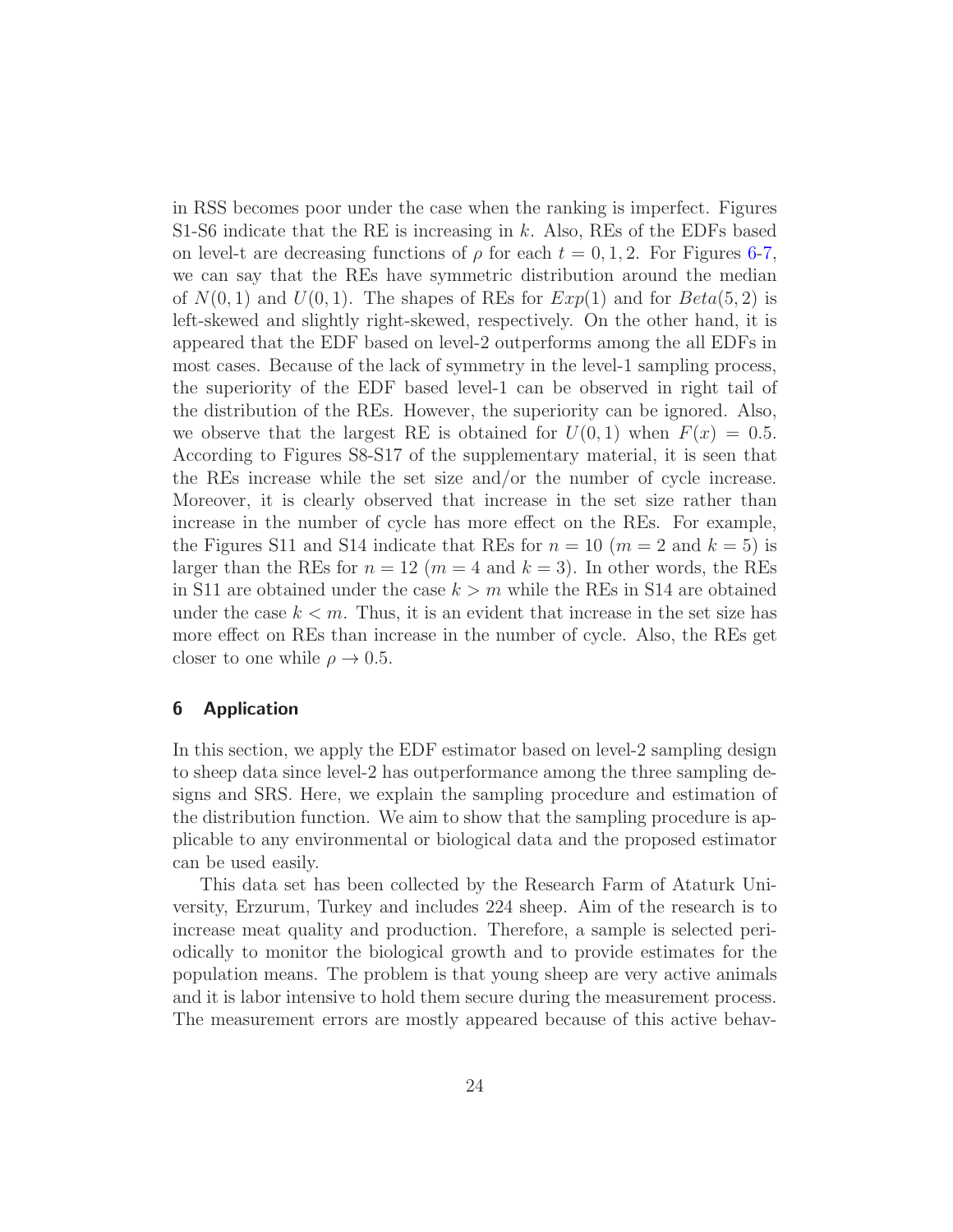ior. On the other hand, auxiliary variables such as mother mating weight (kg) and lamb weight (kg) at birth can be used to rank the interested variable, young sheep weight (kg), since these auxiliary variables are accessible or can be measured with less effort than the young sheep. Thus, aim of the present paper is to show that the ranked-based sampling designs can be used effectively to reduce the number of sampled sheep. Also, we show that the sampling designs provide more efficient EDF estimators than the EDF based on SRS for distribution function of sheep's weights at seven months.

This data set includes three variables which are mother's weight  $(Y_1)$ , lamb weight at birth  $(Y_2)$  and sheep weights at seven months  $(X)$ . Note that bold notations are used since each variable is assumed to contain N observations. The correlation coefficients,  $Corr(X, Y_1)$  and  $Corr(X, Y_2)$ , are 0.43 and 0.79, respectively. The magnitude of the correlation coefficient determines the quality of ranking. Thus, it is suggested that the lamb weight at birth is used in ranking procedure. The other descriptive statistics are given in Table [1.](#page-24-0) Also, Figure [8](#page-25-0) indicates that the weights of the sheep at

<span id="page-24-0"></span>

|                           | X     | $\boldsymbol{Y}_1$ | $\boldsymbol{Y}_2$ |
|---------------------------|-------|--------------------|--------------------|
| Minimum                   | 20.30 | 42.20              | 2.500              |
| 1st Quantile              | 25.50 | 49.67              | 3.875              |
| Median                    | 27.90 | 52.30              | 4.400              |
| Mean                      | 28.11 | 52.26              | 4.361              |
| <b>Standard Deviation</b> | 3.90  | 4.38               | 0.792              |
| 3rd Quantile              | 31.00 | 55.10              | 4.800              |
| Maximum                   | 40.50 | 63.70              | 6.700              |

Table 1: Descriptive statistics

seven months has a slightly right skewed distribution. We note that this data set is available in [\[37\]](#page-33-17).

For the level-2 sampling design, we need  $mk^2 \leq N$ . To obtain a ranked set sample, we follow the instructions in the Problem 32 [\[37,](#page-33-17) Chapter 15]. We set  $k = 3$  and  $m = 7$  with reference to the Problem 32. First, the sheep are enumerated,  $1 \leq i \leq 224$ . Then, three sheep are selected without replacement among the 224 sheep. By using the mother's weight at the time of mating as auxiliary variable, the selected sheep's weights are ranked from the smallest to the largest. After that, the sheep which has the smallest weight among the three sheep is selected and its weight is measured,  $X_{1[1]1} =$ 27.6. The none of the sheep is returned to the other 221 sheep. After the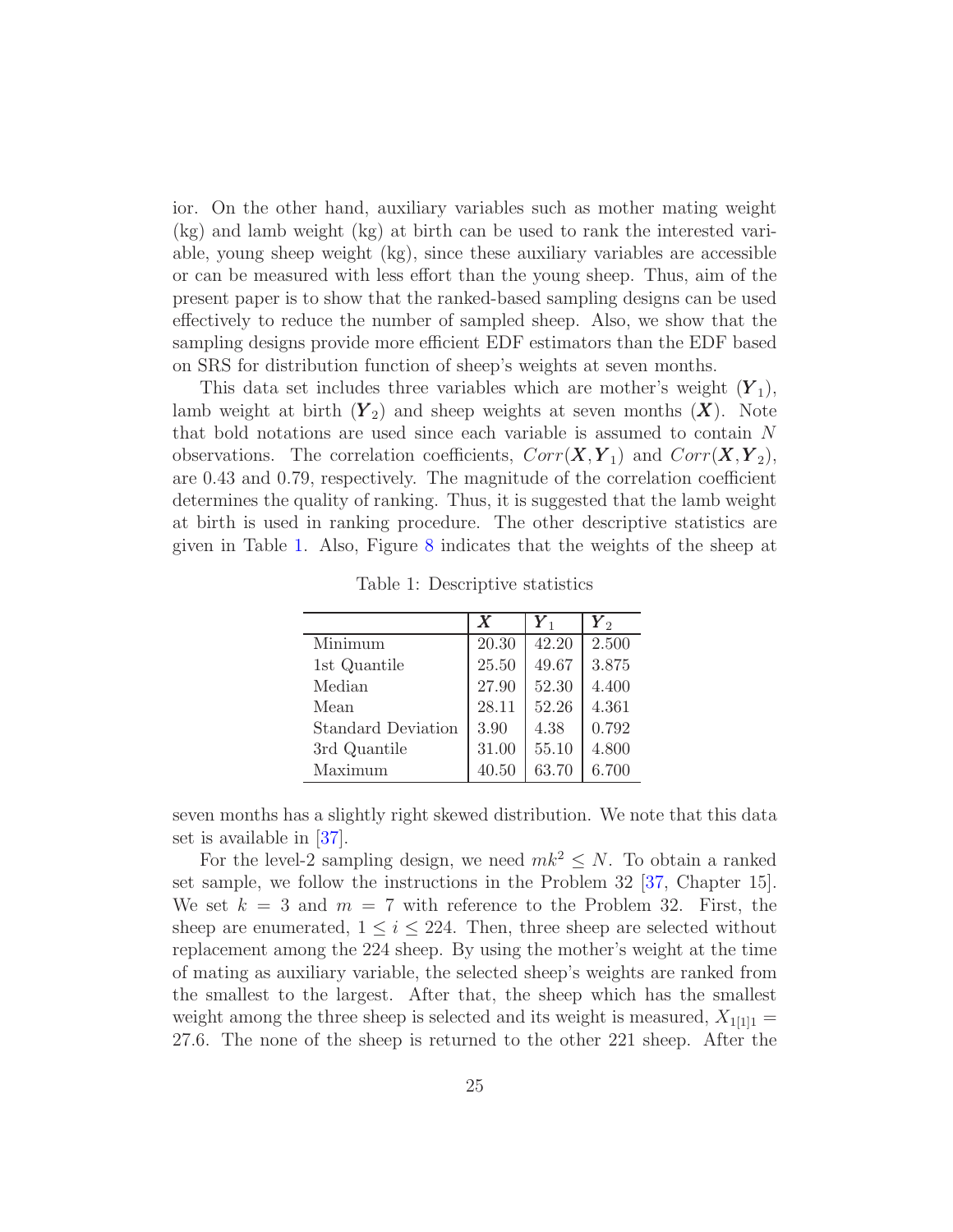<span id="page-25-0"></span>

Figure 8: The distribution of weights of the sheep at seven months

first set, another three sheep are selected without replacement among the 221 sheep. The weights of the sheep are ranked from the smallest to the largest by using their mother's weight at the time of mating. In this set, the sheep which has the second smallest weight is selected and its weight is measured,  $X_{2[2]1} = 27.9$ . The none of the sheep is returned to the other 218 sheep. Then, three sheep are selected without replacement among the 218 sheep. The first cycle is completed after the sheep which has the largest weight among the three sheep is selected and its weight is measured,  $X_{3[3]1} = 34.0$ . The measured weights are given in the first row of Table [2.](#page-26-0) The procedure is repeated in each cycle. Eventually, a ranked set sample of size  $n = 21$  is obtained by using level-2 sampling design. The weights of the 21 sheep are given by Table [2.](#page-26-0) First order inclusion probability of each sheep is  $\pi_i^{(2)}$  = 0.09375 where  $1 \leq i \leq 224$ . The second order inclusion probabilities are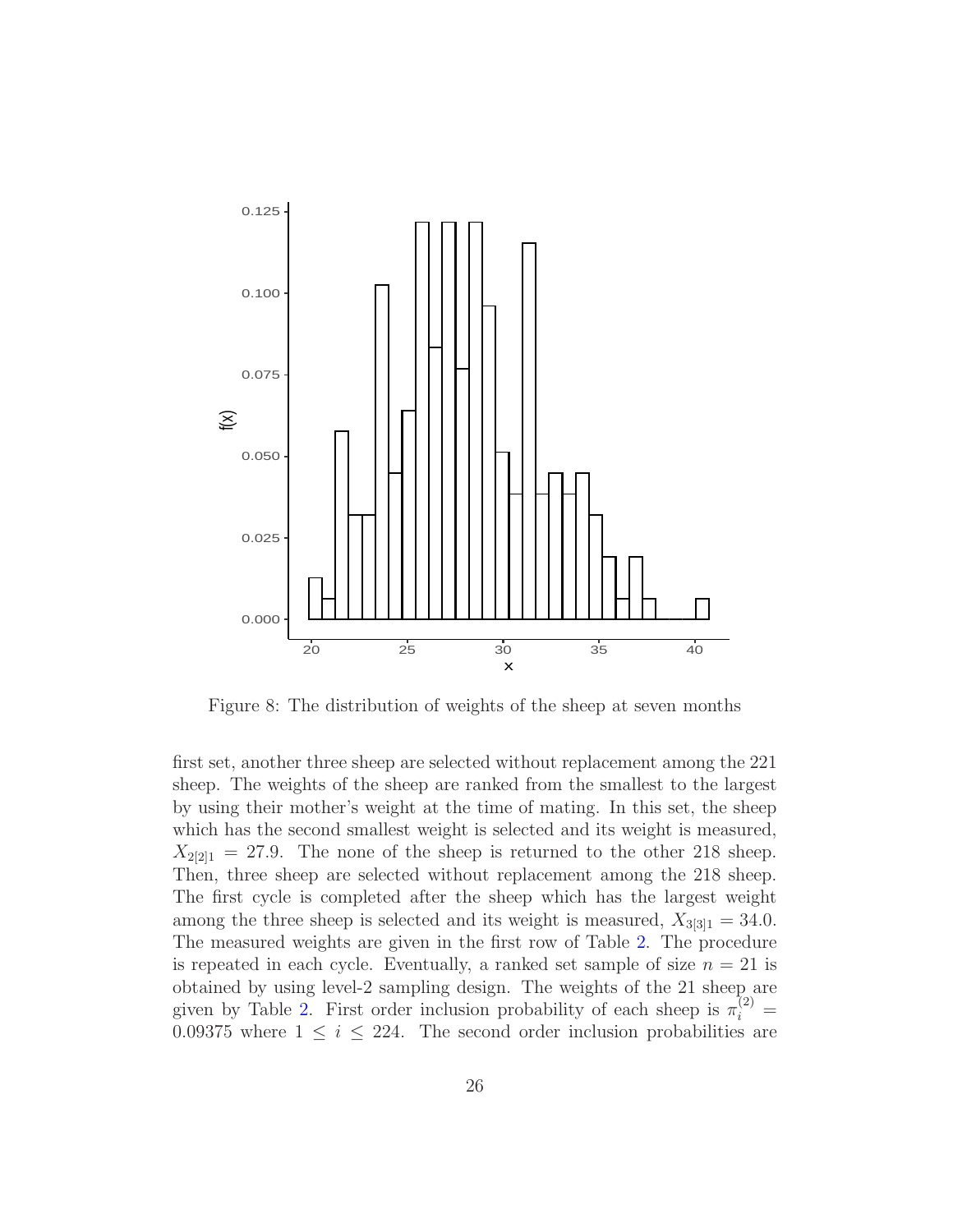<span id="page-26-0"></span>provided by Table S1 of the supplementary material.

Table 2: A ranked set sample which is obtained by using level-2 sampling design

|                    | $1^{st}$ | 2nd      | $3^{rd}$ |
|--------------------|----------|----------|----------|
| Cycle <sub>1</sub> | 27.6     | 27.9     | 34.0     |
| Cycle <sub>2</sub> | 25.5     | 30.2     | 25.5     |
| Cycle <sub>3</sub> | 26.5     | 23.5     | 25.9     |
| Cycle 4            | 23.0     | 25.0     | 40.5     |
| Cycle <sub>5</sub> | 20.5     | 30.5     | 35.1     |
| Cycle 6            | 23.0     | 31.0     | 33.5     |
| Cycle 7            | 27.9     | $33.5\,$ | 35.5     |

Now, we give an example for pointwise estimate of distribution function. It is assumed that the median  $M$  is known to be 27.90. Here, the goal is to estimate  $F(27.90)$ . By using the Eq. (7), we can write

$$
\hat{F}_{L-2}^*(27.90) = \sum_{i \in \mathcal{D}_2} \frac{\frac{I(X_i \le 27.90)}{0.09375}}{\sum_{i \in \mathcal{D}_2} \frac{1}{0.09375}}
$$

where  $1 \le i \le 224$ . It is found that  $\hat{F}_{L-2}^*(27.90) = 0.5714$ . By using Eq. (11), 95% confidence interval of  $F(27.90)$  is obtained as  $(0.3978, 0.745)$ . On the other hand, we suppose that the median  $M$  is not known. In this case, any quantile such as median can be estimated by using proposed EDF estimators. To find the estimator  $M$  of the median  $M$ , we set

$$
\hat{M} = \hat{F}_{L-2}^{-1}(0.5)
$$

where  $\hat{F}_{L-2}^{-1}$  is inverse function of  $\hat{F}_{L-2}^{*}$ . First, the estimated distribution function  $\hat{F}_{L-t}^*(x)$  is calculated by using Eq. (7). The probabilities  $\hat{F}_{L-t}^*(x)$ are given by Table [3.](#page-27-0) Then, the estimated median is obtained as  $\hat{F}_{L-t}^{-1}(0.5) =$  $\hat{M} = 27.9$  according to Table [3.](#page-27-0) Now, we define  $c_1$  and  $c_2$  to find approximate  $95\%$  confidence interval for M. We set

$$
\Pr\left\{c_1 \le \hat{F}_{L-t}^*(M) \le c_2\right\} = 0.95
$$

then, the 95% confidence interval can be written as

$$
(\hat{F}_{L-t}^{-1}(c_1), \hat{F}_{L-t}^{-1}(c_2)) .
$$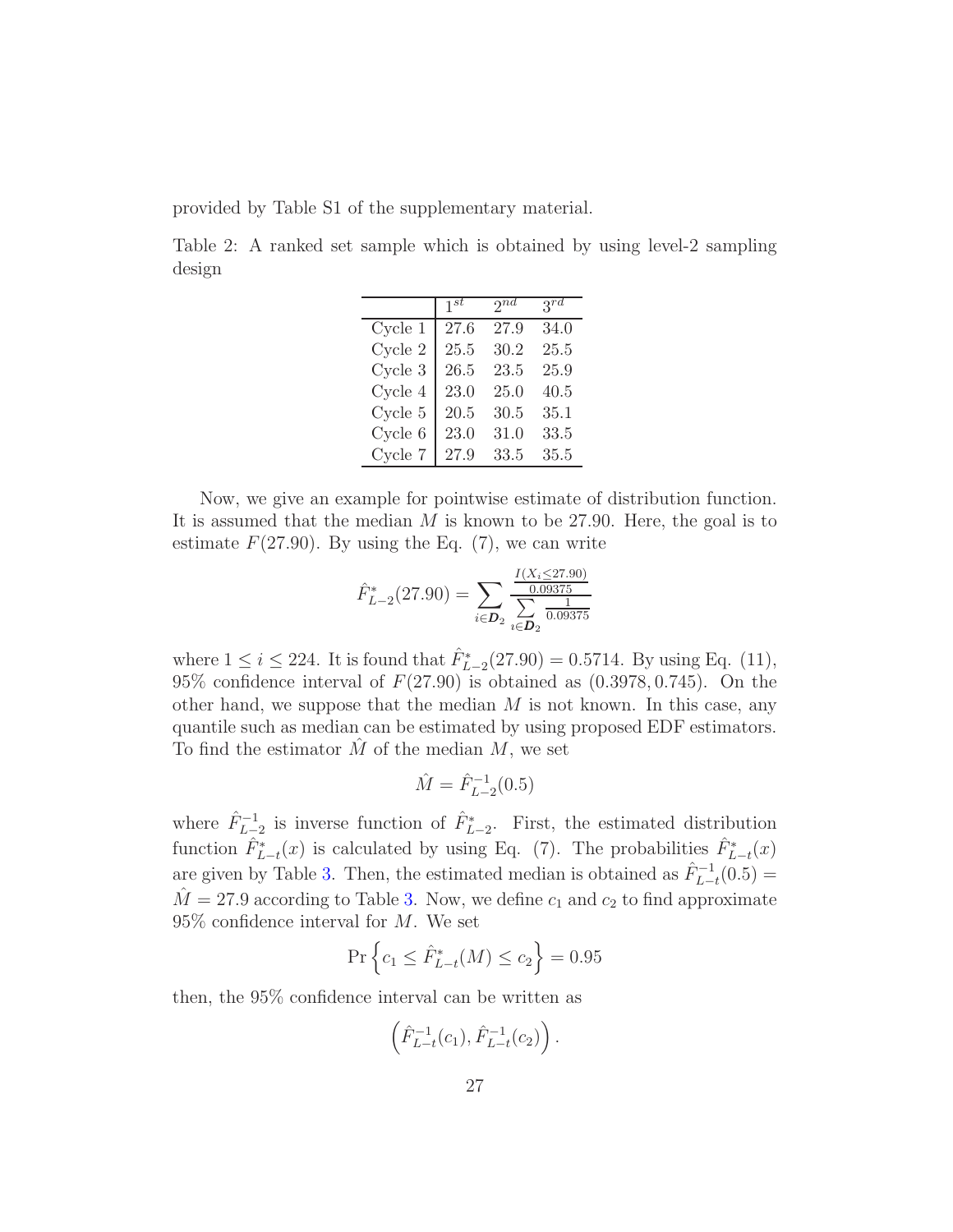<span id="page-27-0"></span>Table 3: The values of  $\hat{F}_{L-t}^*(x)$ 

| $\boldsymbol{x}$        | $T_{L-t}^*(x)$<br>F   |
|-------------------------|-----------------------|
| x < 20.5                |                       |
| $20.5 \leq x < 23.0$    | ${0.0476}% \noindent$ |
| $23.0 \leq x < 23.5$    | 0.1429                |
| $23.5 \leq x < 25.0$    | 0.1905                |
| $25.0 \leq x \leq 25.5$ | $\;\:0.2381$          |
| $25.5 \leq x < 25.9$    | 0.3333                |
| $25.9 \leq x < 26.5$    | 0.3810                |
| $26.5 \leq x < 27.6$    | 0.4286                |
| $27.6 \leq x < 27.9$    | 0.4762                |
| $27.9 \leq x < 30.2$    | 0.5714                |
| $30.2 \leq x \leq 30.5$ | 0.6190                |
| $30.5 \leq x < 31.0$    | 0.6667                |
| $31.0 \leq x < 33.5$    | ${0.7143}$            |
| $33.5 \leq x < 34.0$    | 0.8095                |
| $34.0 \leq x < 35.1$    | 0.8571                |
| $35.1 \leq x < 35.5$    | 0.9048                |
| $35.5 \leq x \leq 40.5$ | 0.9524                |
| $40.5 \leq x$           | 1                     |

By using Eq.  $(11)$ ,  $c_1$  and  $c_2$  can be expressed as

$$
c_1 = 0.5 - 1.96 \left( \hat{V} \left[ \hat{F}_{L-t}^*(\hat{M}) \right] \right)^{1/2}, \qquad c_2 = 0.5 + 1.96 \left( \hat{V} \left[ \hat{F}_{L-t}^*(\hat{M}) \right] \right)^{1/2}.
$$
\n(14)

By using Eqs. (9) and (14),  $c_1$  and  $c_2$  are calculated as follows:

$$
c_1 = 0.5 - 1.96\sqrt{0.0072}
$$
  
= 0.3264  

$$
c_2 = 0.5 + 1.96\sqrt{0.0072}
$$
  
= 0.6736

The  $95\%$  confidence interval of M is  $(25.7112, 30.7360)$ . Thus, we are  $95\%$ confident that the median  $M$  of the sheep's weights at seven months is between 25.71 kg and 30.73 kg.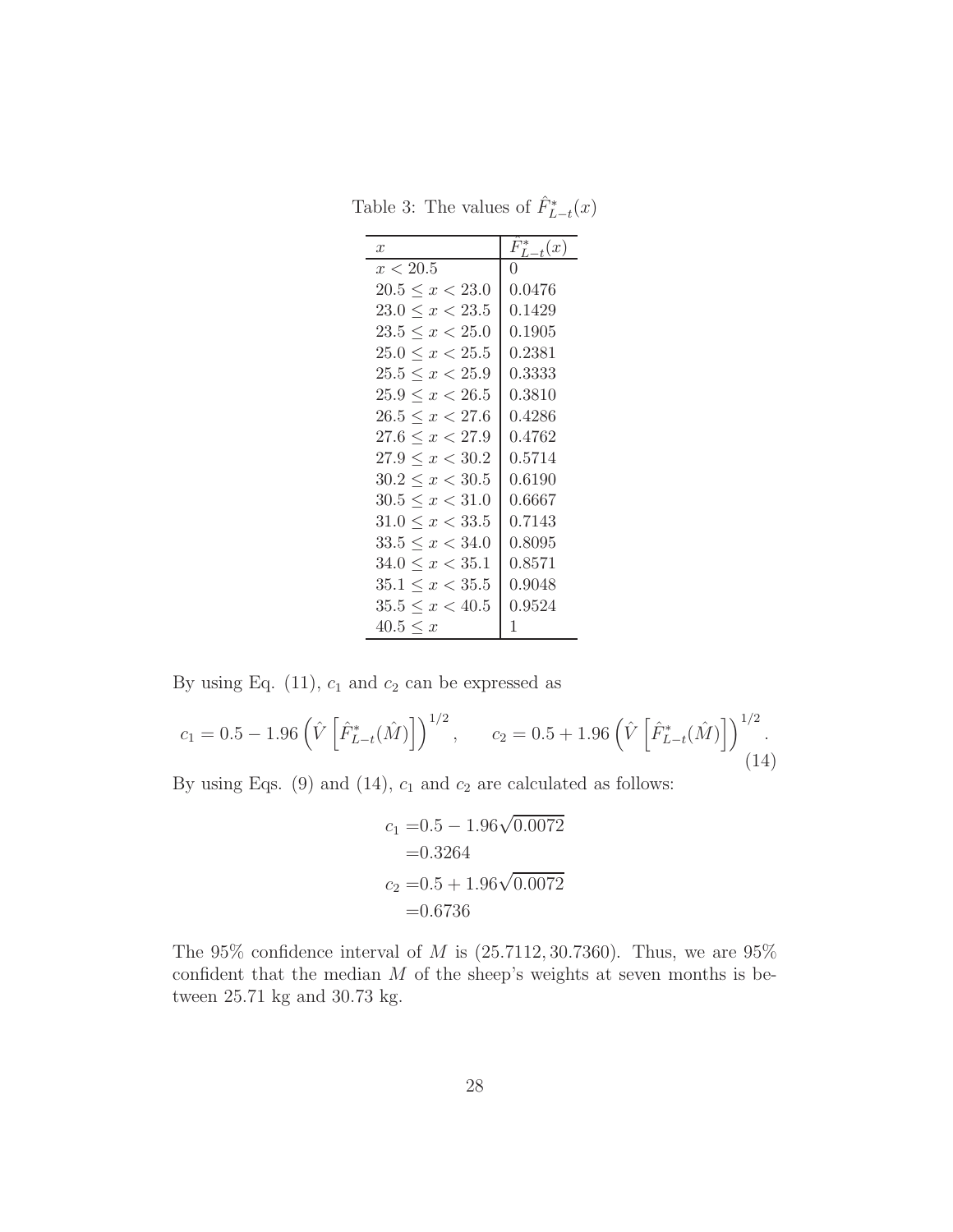### 7 Conclusion

In many studies such as environmental, ecological, agricultural, biological etc., researchers face with sampling problem. In general, sample observations are selected by using SRS without replacement. The protocol of SRS must be carefully planned since it is expected that each individual measurement in the sample is likely to be representative of the population characteristic of interest. Therefore, the n observations should be selected from entire population. However, in practice, there is no guarantee that a single simple random sample of size  $n$  is truly representative of the entire population. Of course, the problem can be solved simply if the sample size  $n$  is increased by researcher. If taking actual measurements is difficult (e.g. costly and/or time consuming), increasing the sample size will not be a good solution.

In this paper, we investigate three ranked-based sampling strategies which are called as level-0, level-1 and level-2. These sampling designs use additional information to create an artificially stratified population. In other words,  $k$  artificial strata is deemed to consist when the set size is  $k$ . If the number of cycles is  $m$ , then  $m$  measurements can be taken from each stratum and it makes possible to obtain more representative sample. On top of this statement, an interesting question has been pointed out by the anonymous referee and is as follows: Could the stratified simple random sampling (SSRS) with k-equal-sized strata be more efficient than RSS with set size  $k$ , since the strata wouldn't overlap as in RSS? In the procedure of RSS, obtaining m units from each stratum is only an assumption. It is possible to obtain a different number of units from each stratum. However, it can be said that sampling designs provide more efficient estimator than the SSRS. Because, negative covariance will occur between any two units measured from different strata, especially when level-1 and level 2 sampling designs are used. It means that the negative covariance reduces the magnitude of the variances of the proposed estimators based on sampling designs. However, it cannot be observed a negative covariance between the any two measured units from different strata, when SSRS is used. Because, these samples which are selected from strata are totally independent.

We have developed design-based estimators of distribution function for these sampling designs. We have examined the theoretical properties of the proposed estimators. Also, numerical results have been provided. Moreover, the EDF based on level-2 has been used to estimate the distribution function of sheep's weights at seven months. Thus, we can give some recommendations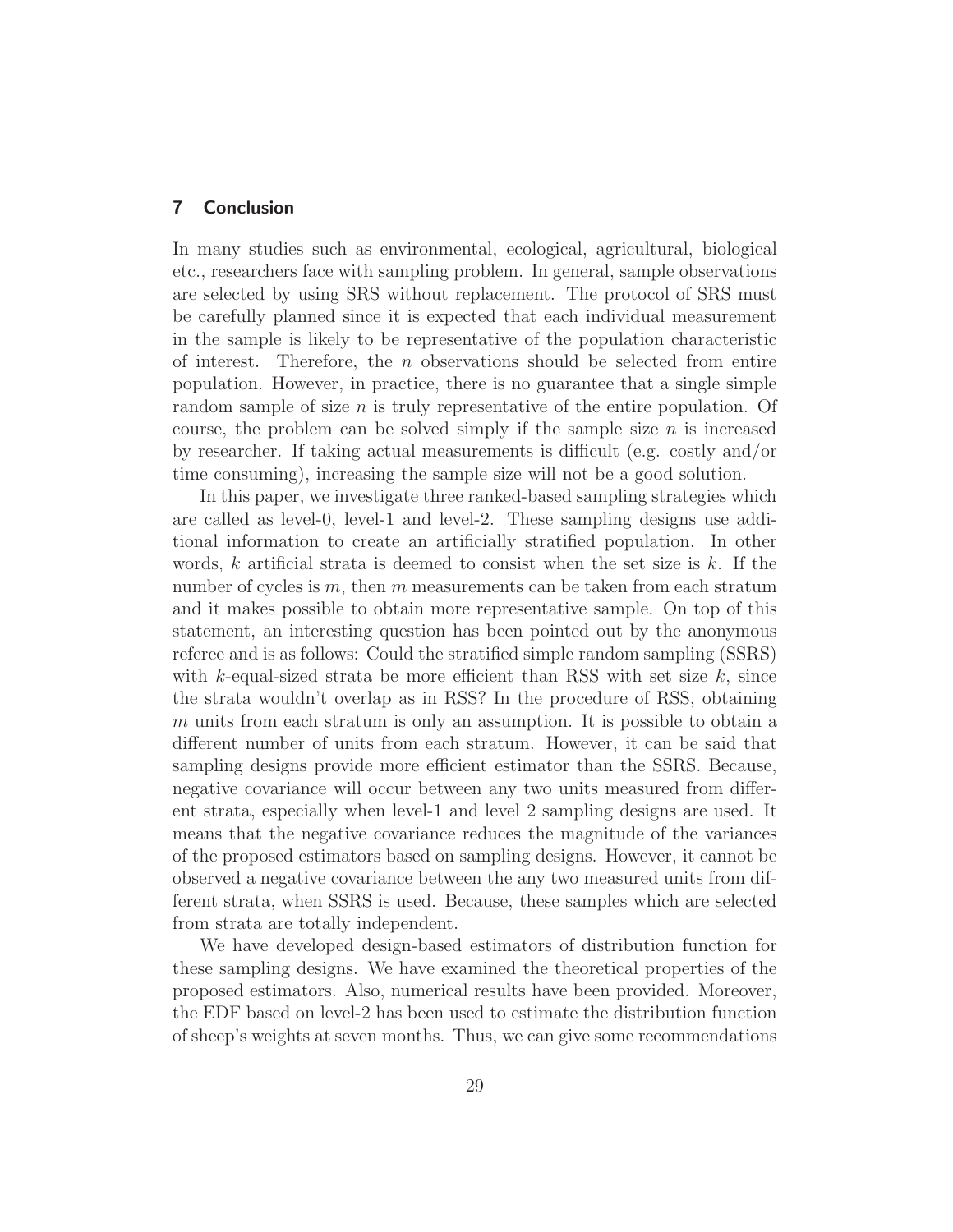as follows:

- 1. Level-2 sampling design shows outperformance among the three sampling designs since it is constructed by using without replacement policy. According to the REs of the proposed estimators w.r.t EDF based on SRS, we recommend to use the EDF based on level-2 sampling design.
- 2. Figures [1-](#page-14-0)[3](#page-16-0) indicate that increase in the set size and the number of cycles enhances the REs between 0.2 and 0.6. Also, increase in the set size is showed to be more effective on REs. Depending on the difficulty of ranking the observations in the set, it is preferred to increase the set size rather than increase in the number of cycles.
- 3. Regardless of the distribution of the interested population, the proposed estimator based on level-t sampling design  $(t = 0, 1, 2)$  have been observed to be more efficient than the EDF based on the SRS even if the ranking is imperfect. However, the authors prefer that the correlation coefficient is greater than or equal to 0.75. Because, the efficiency improvement diminishes as the ranking information becomes poor.

In the literature, some authors such as Patil et al. [\[18](#page-32-17)], Deshpande et al. [\[19](#page-32-18)] Frey [\[24](#page-33-4)], Ozturk [\[26](#page-33-6)] showed that Level-2 sampling scheme provides better statistical inference.

In application, we provide an illustration for pointwise estimate of distribution function and estimation of the median by using EDF based on level-2 sampling design. We aim to show that  $F(x)$  and  $F^{-1}(p)$  can be estimated for a quantile  $x$  and probability  $p$ , if the distribution function is estimated. Also, we give confidence intervals for  $F(x)$  and  $F^{-1}(p)$ .

### Appendix

In this section, we provide a proof for the fourth part of Theorem 3.2. First, we show that  $V\left[\hat{F}_h(x)\right] = \frac{N-n}{N-1}$  $N-1$  $\frac{\sigma^2}{n}$  where  $\sigma^2 = V[I(X_i \leq x)]$  =  $F(x) (1 - F(x)), i = 1, \dots, N.$  Let us define another form of  $V\left[\hat{F}_h(x)\right]$ as follows:

$$
V\left[\hat{F}_h(x)\right] = \frac{\aleph + \Im}{N^2}.
$$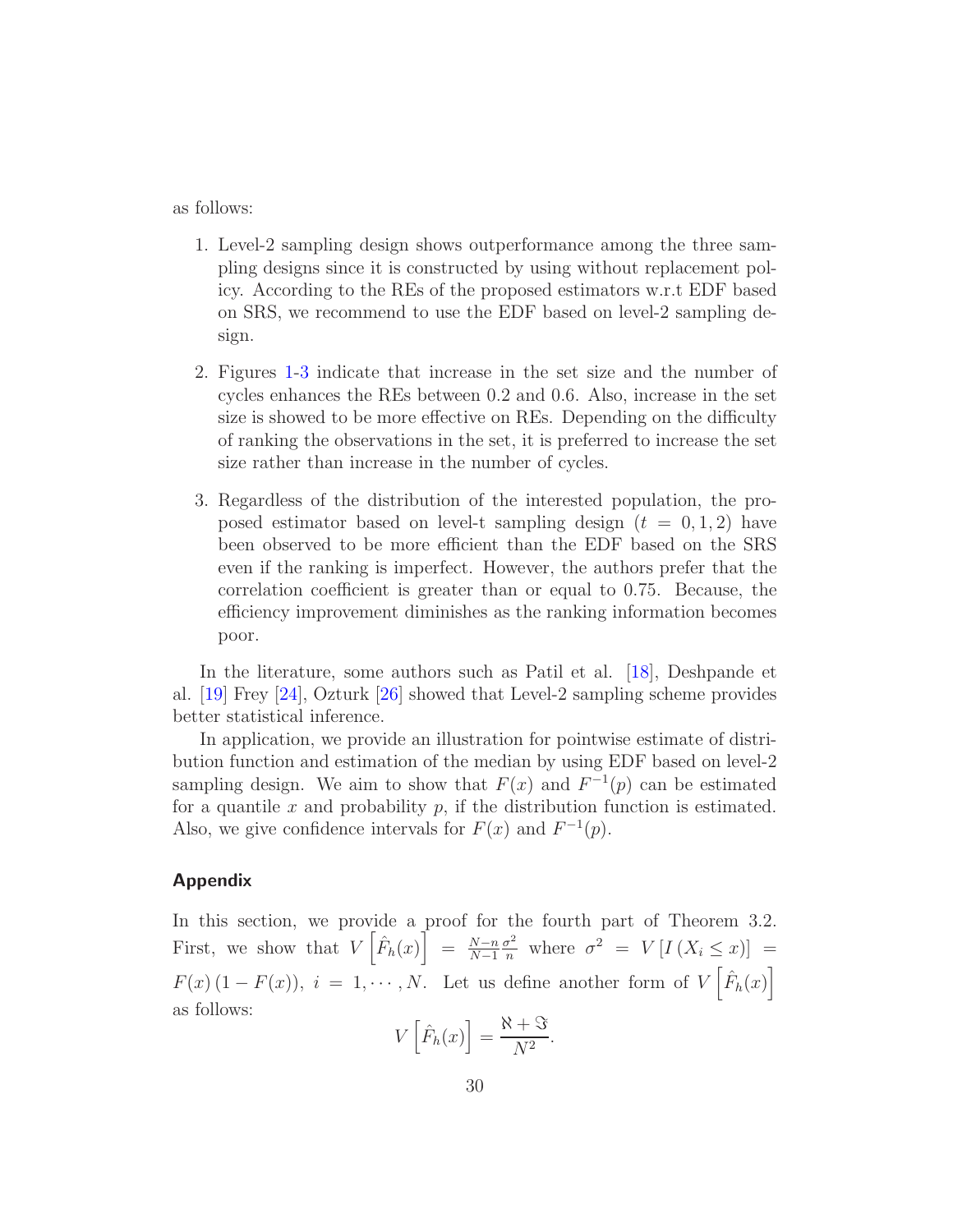Recall that  $\pi_i = \frac{n}{N}$  $\frac{n}{N}$  and  $\pi_{ii'} = \frac{n(N-1)}{N(N-1)},$ 

$$
\mathcal{R} = \sum_{i=1}^{N} (\pi_i - \pi_i^2) \frac{(I(X_i \le x) - F(x))^2}{\pi_i^2}
$$
  
\n
$$
= \left(\frac{n}{N} - \frac{n^2}{N^2}\right) \frac{N^2}{n^2} \sum_{i=1}^{N} (I(X_i \le x) - F(x))^2
$$
  
\n
$$
= N \left(\frac{N}{n} - 1\right) (F(x) - F^2(x)),
$$
  
\n
$$
\mathfrak{F} = \sum_{i \ne i'} \sum_{i \ne i'} (\pi_{ii'} - \pi_i \pi_{i'}) \left(\frac{I(X_i \le x) - F(x)}{\pi_i}\right) \left(\frac{I(X_{i'} \le x) - F(x)}{\pi_{i'}}\right)
$$
  
\n
$$
= \left(\frac{N(n-1)}{n(N-1)} - 1\right) (N^2 F^2(x) - NF(x) - N(N-1)F^2(x))
$$
  
\n
$$
= -N \left(\frac{N(n-1)}{n(N-1)} - 1\right) (F(x) - F^2(x)).
$$

Then,

$$
V\left[\hat{F}_h(x)\right] = \frac{N - n\,\sigma^2}{N - 1\,n}.\tag{15}
$$

Now, we define some notations to use in the rest of the proof. By using one of the designs which are level-0, level-1 and level-2, the following ranked set sample of size  $mk$  is obtained.

$$
X_{(1)1} \quad X_{(2)1} \quad \cdots \quad X_{(k)1}
$$
  
\n
$$
X_{(1)2} \quad X_{(2)2} \quad \cdots \quad X_{(k)2}
$$
  
\n
$$
\vdots \quad \vdots \quad \vdots
$$
  
\n
$$
X_{(1)m} \quad X_{(2)m} \quad \cdots \quad X_{(k)m}
$$

In this matrix,  $X_{(r)\tau}$  denotes the rth ranked unit from the rth set in  $\tau$ th cycle,  $r = 1, \dots, k$  and  $\tau = 1, \dots, m$ . Also, we assume that  $C(r, s)$  $Cov\left[I\left(X_{(r)\tau} \leq x\right), I\left(X_{(s)\tau'} \leq x\right)\right]$ . By Patil et al. [\[18](#page-32-17)],  $C(r, s)$  were described as following.

$$
C(r,s) = \mathbf{\Psi}^T \left( \mathbf{\Delta}_{rs} - \mathbf{\nabla}_r \mathbf{\nabla}_s^T \right) \mathbf{\Psi}
$$

where  $\Psi = (I(X_1 \leq x), \cdots, I(X_N \leq x))^T$ ,  $\nabla_r$  is N dimensional column vector and  $\Delta_{rs}$  is  $N \times N$  dimensional matrix,  $1 \leq r, s \leq k$ . We note that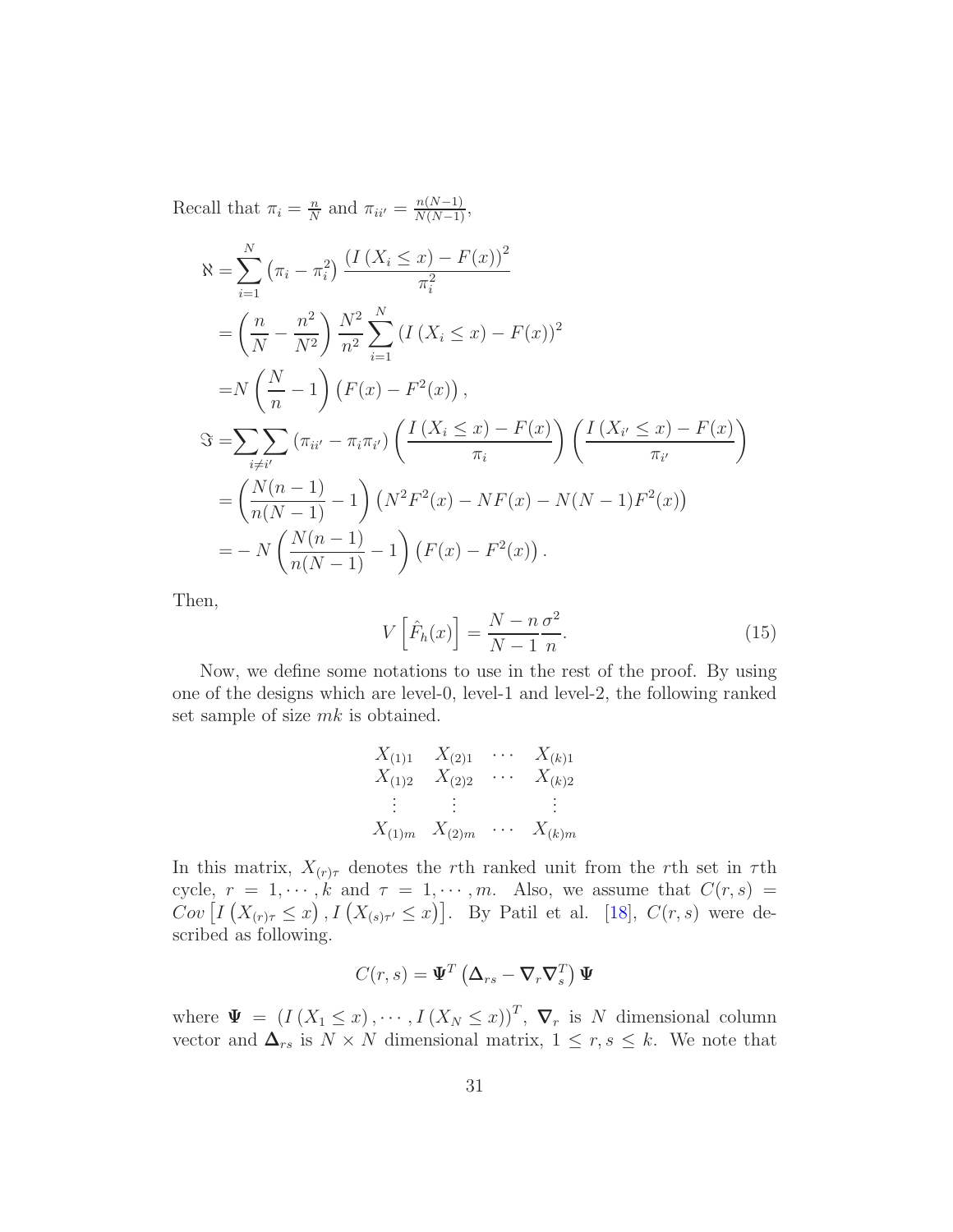$\Psi^T$  is the transpose of the vector  $\Psi$ . Here,  $\nabla_r$  includes the components  $\nabla_r^i$ which is probability that rth ranked unit in the set is ith ranked unit in the population. Also,  $\Delta_{rs}$  includes the components  $\Delta_{rs}^{ii'}$  which is probability that  $r$ th ranked unit from a set has rank  $i$  in the population and sth ranked unit from another set has rank i' in the population,  $1 \leq i, i' \leq N$ . Thus, it is clearly seen that  $C(r, s)$  vary depending RSS design.

As in Patil et al. [\[18\]](#page-32-17), we define a variance form for  $\hat{F}_{L-t}^*(x)$  as following.

$$
(mk)^{2}V\left[\hat{F}_{L-t}^{*}(x)\right] = m\sum_{r=1}^{k}\sigma_{(r)}^{2} + m^{2}\sum_{r=1}^{k}\sum_{s=1}^{k}C(r,s) - m\sum_{r=1}^{k}C(r,r), \quad (16)
$$

where  $\sigma_{(r)}^2 = V \left[ I \left( X_{(r)} \leq x \right) \right]$ . To define the first summation of the right hand side in (16), it is assumed that a simple random of size  $n = mk$  partition into  $m$  subsamples of size  $k$ . Considering that each subsample is ranked from the smallest to the largest, a form of  $V\left[\hat{F}_h(x)\right]$  can be obtained as follows:

$$
V\left[\hat{F}_h(x)\right] = \frac{1}{mk^2} \sum_{\tau=1}^m \left[ \sum_{r=1}^k \sigma_{(r)}^2 + \sum_{r \neq s} \sum Cov\left(I\left(X_{(r)\tau} \leq x\right), I\left(X_{(s)\tau} \leq x\right)\right) \right]
$$
\n(17)

By using the Eqs. (15) and (17), the following equation is obtained.

$$
\sum_{r=1}^{k} \sigma_{(r)}^{2} = k \frac{N - mk}{N - 1} \sigma^{2} - \sum_{\tau=1}^{m} \sum_{r \neq s} Cov\left(I\left(X_{(r)\tau} \leq x\right), I\left(X_{(s)\tau} \leq x\right)\right),\tag{18}
$$

where  $\sigma^2 = \frac{mk(N-1)}{N-mk}V\left[\hat{F}_h(x)\right]$ . Finally,  $V\left[\hat{F}_{L-t}^*(x)\right]$  is obtained as follows:

$$
V\left[\hat{F}_{L-t}^*(x)\right] = V\left[\hat{F}_h(x)\right] - \frac{1}{mk^2} \left(\sum_{\tau=1}^m \sum_{\tau \neq s} \sum_{\tau \neq s} Cov\left(I\left(X_{(\tau)\tau} \leq x\right), I\left(X_{(s)\tau} \leq x\right)\right) - m \sum_{r=1}^k \sum_{s=1}^k C(r,s) + \sum_{r=1}^k C(r,r)\right)
$$

According to the theoretical results in Takahasi and Futatsuya [\[38\]](#page-33-18), we can say that  $Cov(I(X_{(r)\tau} \leq x), I(X_{(s)\tau} \leq x)) \geq 0, C(r, s) \leq 0$  and  $C(r, r) \leq 0$ . Considering that  $m \sum$ k  $r=1$  $\sum$ k  $s=1$  $C(r,s) > \sum$ k  $r=1$  $C(r, r)$ , the proof is complete.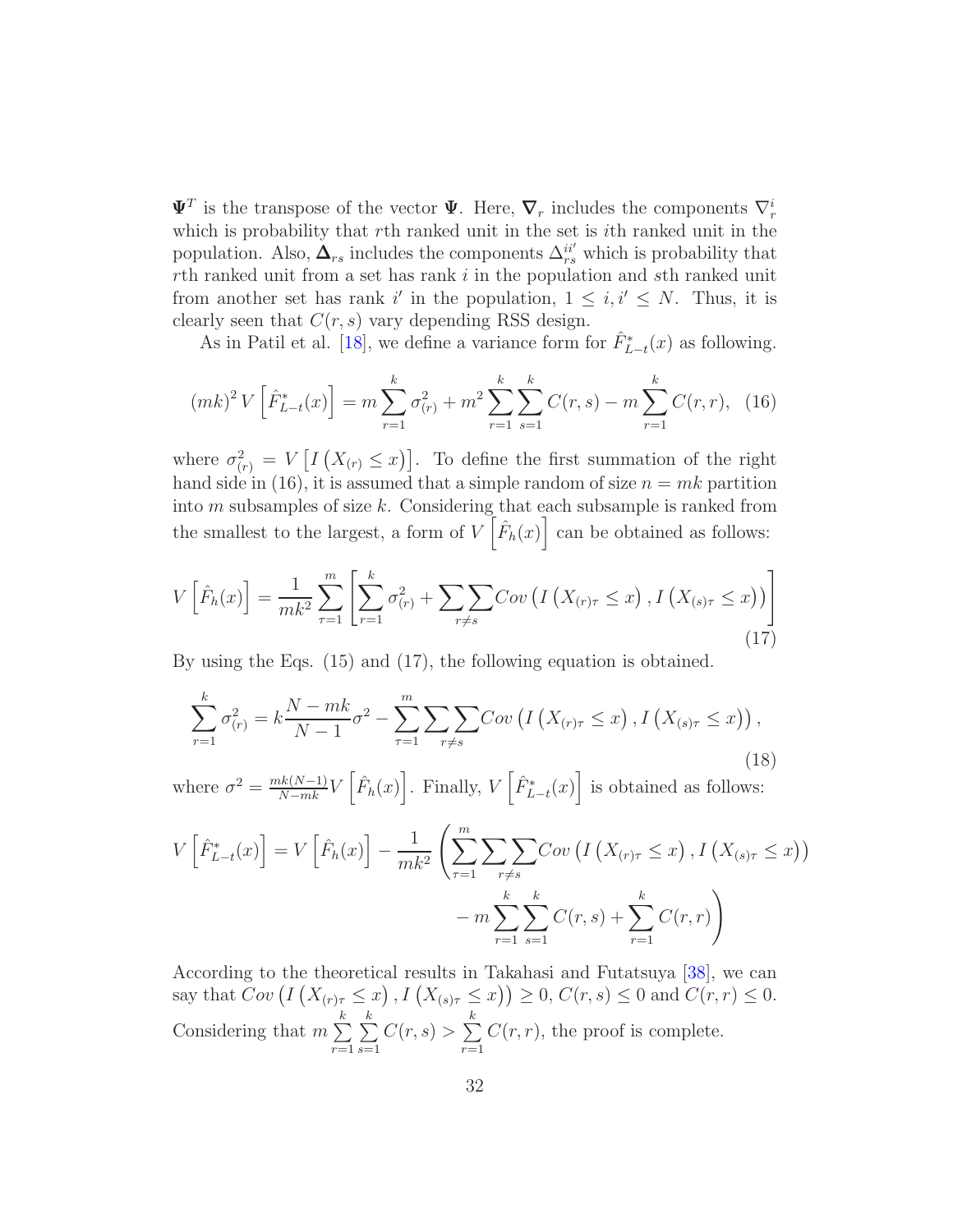### References

- <span id="page-32-0"></span>[1] McIntyre G. A method for unbiased selective sampling using ranked sets. Aust J Agric Res. 1952; 3(4):385–390.
- <span id="page-32-1"></span>[2] Halls LK, Dell TR. Trial of ranked-set sampling for forage yields. For Sci. 1966;12:22–26.
- <span id="page-32-2"></span>[3] Takahasi K, Wakimoto K. On unbiased estimates of the population mean based on the sample stratified by means of ordering. Ann Inst Stat Math. 1968;20:1–31.
- <span id="page-32-3"></span>[4] Dell T, Clutter J. Ranked set sampling theory with order statistics background. Biometrics. 1972; 28:545–555.
- <span id="page-32-4"></span>[5] Kaur A, Patil G, Sinha A, et al. Ranked set sampling: an annotated bibliography. Environ Ecol Stat. 1995;2:25–54.
- <span id="page-32-5"></span>[6] Chen Z, Bai Z, Sinha B. Ranked set sampling: theory and applications. Springer, New York; 2003.
- <span id="page-32-6"></span>[7] Al-Omari AI, Bouza CN. Review of ranked set sampling: modifications and applications. Investig Oper. 2014;35:215–235.
- <span id="page-32-7"></span>[8] Bouza CN, Al-Omari AI. Ranked set sampling: 65 years improving the accuracy in data gathering. Elsevier, New York; 2018.
- <span id="page-32-8"></span>[9] Stokes SL, Sager TW. Characterization of a ranked-set sample with application to estimating distribution functions. J Am Stat Assoc. 1988;83:374–381.
- <span id="page-32-9"></span>[10] Samawi HM, Al-Sagheer OA. On the estimation of the distribution function using extreme and median ranked set sampling. Biom J. 2001;43:357–373.
- <span id="page-32-10"></span>[11] Abu-Dayyeh WA, Samawi HM, Bani-Hani LA. On distribution function estimation using double ranked set samples with application. J Mod Appl Stat Methods. 2002;1:53.
- <span id="page-32-11"></span>[12] Kim DH, Kim DW, Kim GH. On the estimation of the distribution function using extreme median ranked set sampling. J Korean Data Anal Soc. 2005;7:429–439.
- <span id="page-32-12"></span>[13] Al-Omari AI. The efficiency of l ranked set sampling in estimating the distribution function. Afrika Mat. 2015;26(7):1457–1466.
- <span id="page-32-13"></span>[14] Al-Omari AI. Quartile ranked set sampling for estimating the distribution function. J Egyptian Math Soc. 2016;24:303–308.
- <span id="page-32-14"></span>[15] Nazari S, Jafari Jozani M, Kharrati-Kopaei M. On distribution function estimation with partially rank-ordered set samples: estimating mercury level in fish using length frequency data. Statistics. 2016;50(6):1387–1410.
- <span id="page-32-15"></span>[16] Zamanzade E. Edf-based tests of exponentiality in pair ranked set sampling. Stat Pap. 2019;60:2141– 2159.
- <span id="page-32-16"></span>[17] Sevil YC, Yildiz TO. Estimation of distribution function using percentile ranked set sampling: Accepted-july 2021. REVSTAT-Stat J. 2021;.
- <span id="page-32-17"></span>[18] Patil G, Sinha A, Taillie C. Finite population corrections for ranked set sampling. Ann Inst Stat Math. 1995;47:621–636.
- <span id="page-32-18"></span>[19] Deshpande JV, Frey J, Ozturk O. Nonparametric ranked-set sampling confidence intervals for quantiles of a finite population. Environ Ecol Stat. 2006;13:25–40.